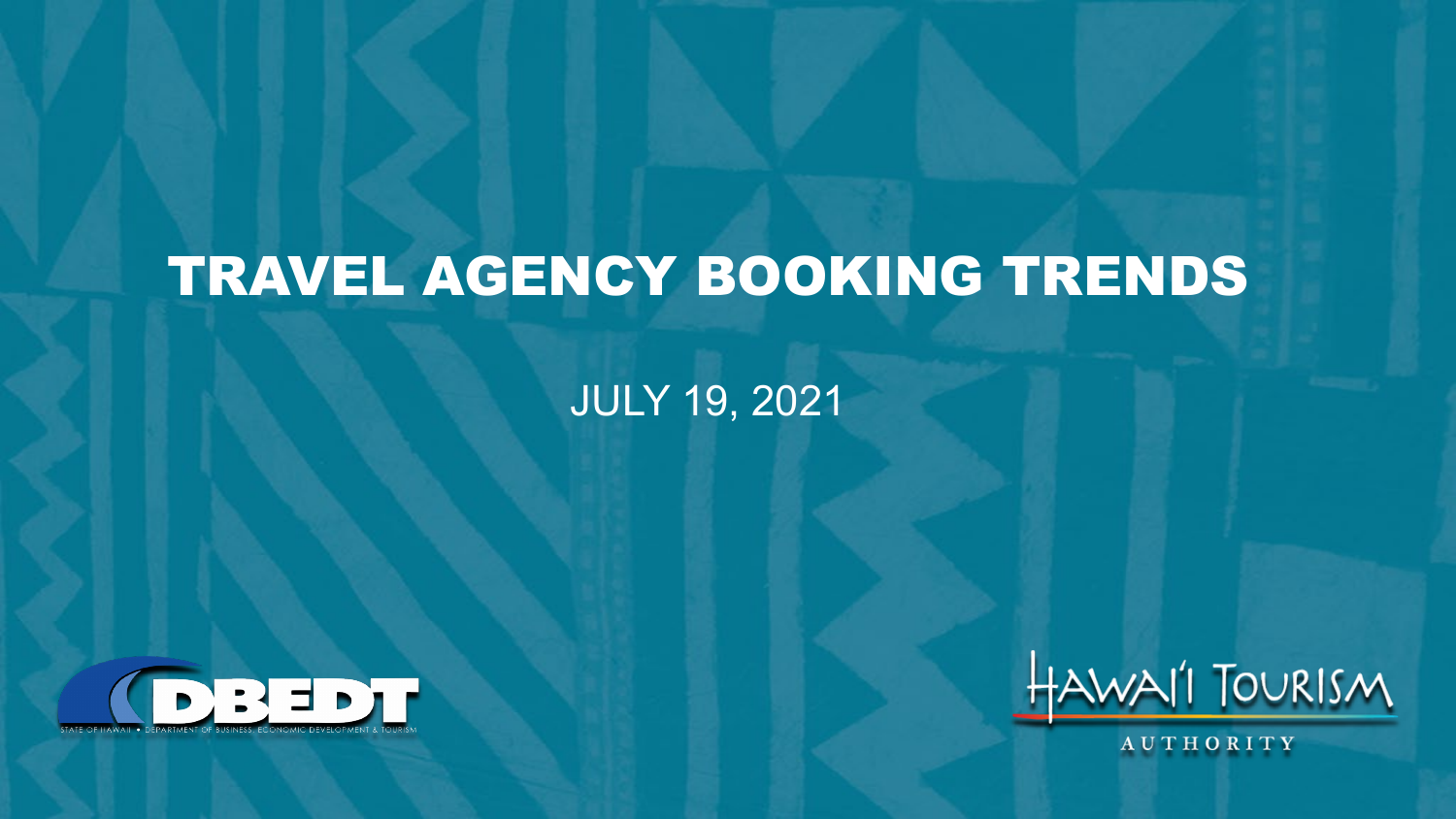# Global Agency Pro

- HTA subscribes to Global Agency Pro, an online travel distribution system consisting of Travel Agency data.
- Global Agency Pro provides access to over 90% of the world's Travel Agency airline transactions.
- The database consists of five years of historical ticketing data and one year of advance purchase data.
- The information is updated daily with a recency of two days prior to current date.



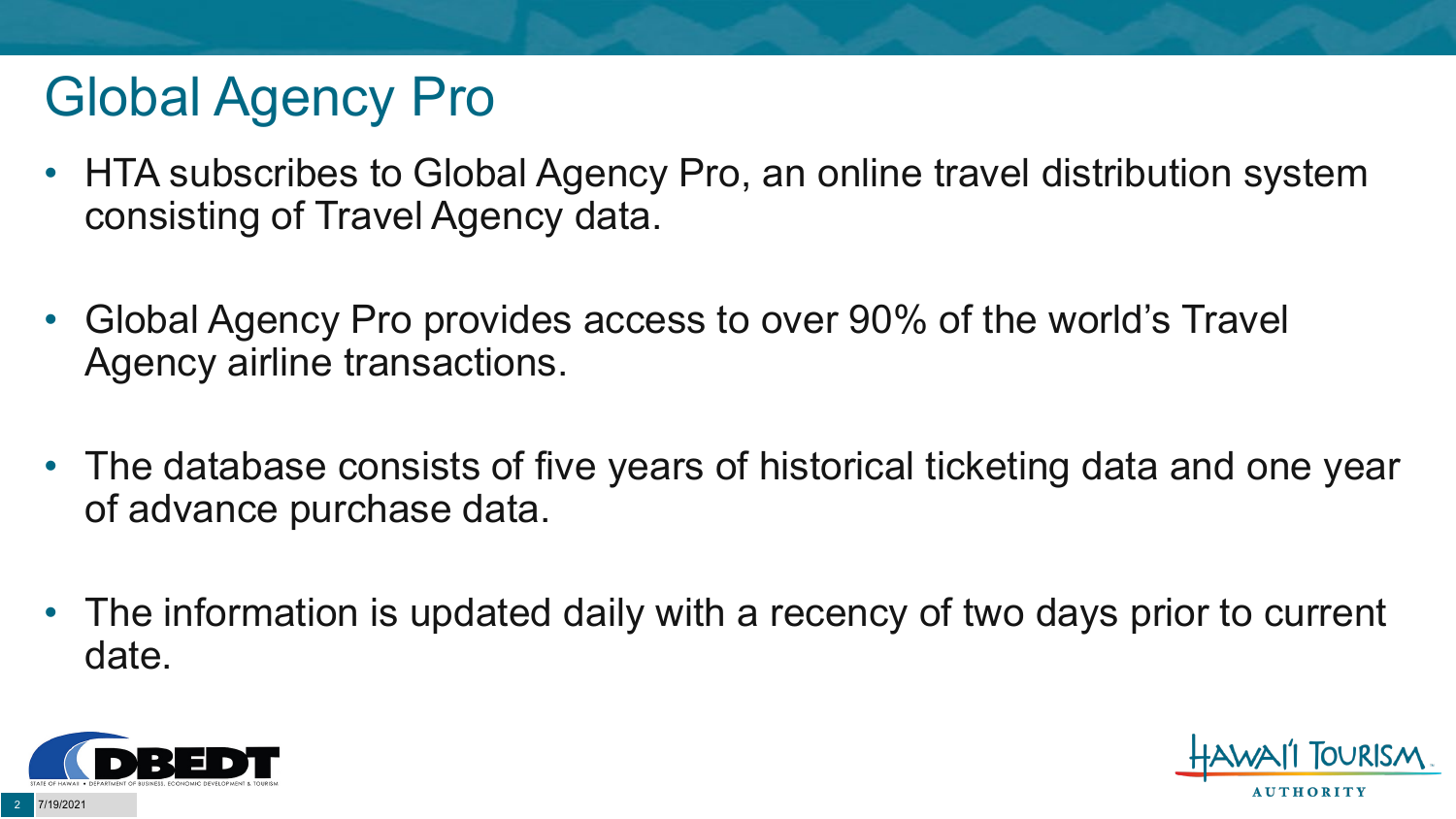# Global Agency Pro Index

### • Bookings

– Net sum of the number of visitors (i.e., excluding Hawai'i residents and inter-island travelers) from Sales transactions counted, including Exchanges and Refunds.

### • Booking Date

– The date on which the ticket was purchased by the passenger. Also known as the Sales Date.

### • Travel Date

– The date on which travel is expected to take place.

### • Point of Origin Country

– The country which contains the airport at which the ticket started.

### • Travel Agency

– Travel Agency associated with the ticket is doing business (DBA).



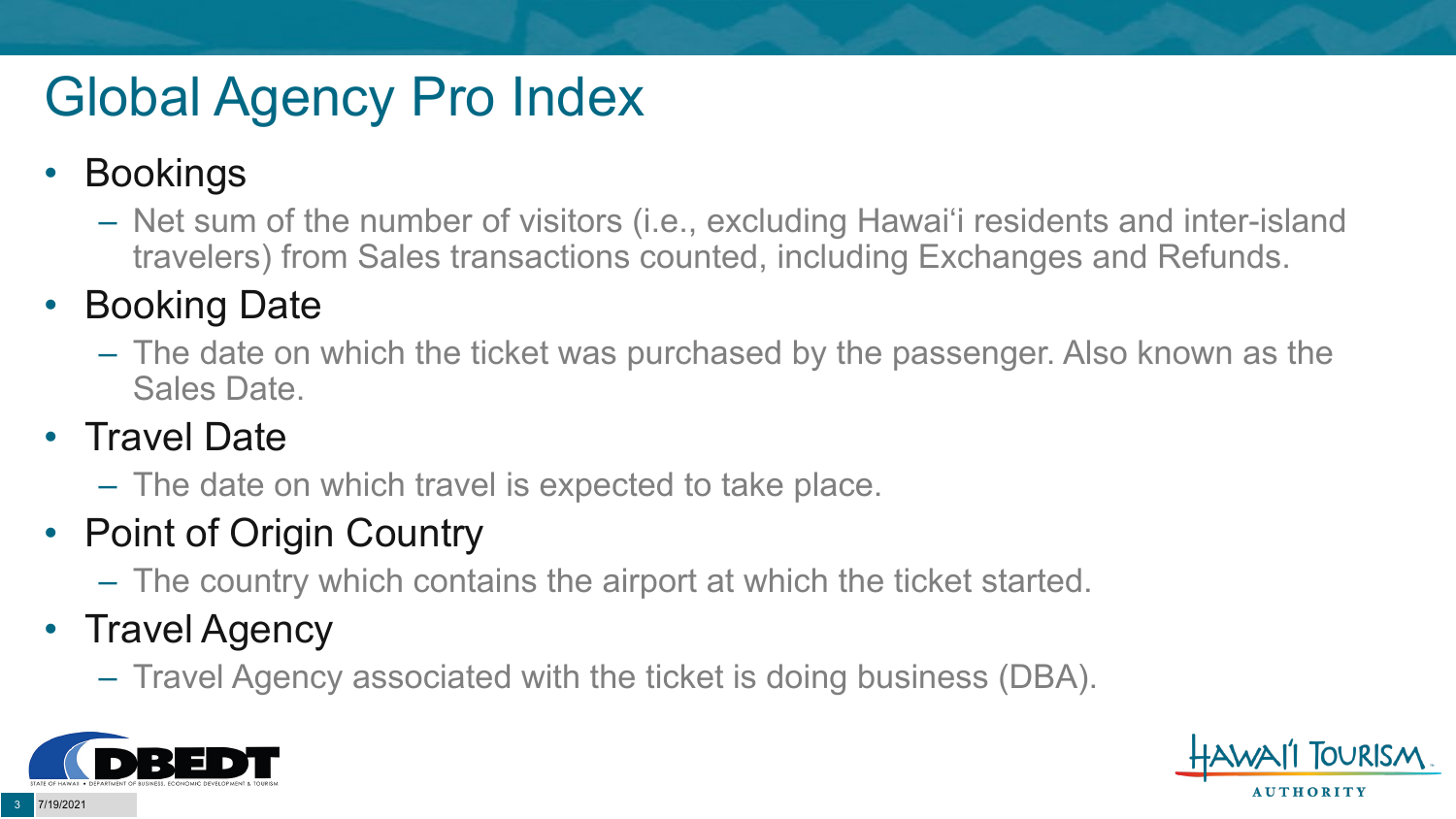US

#### Travel Agency Booking Pace for Future Arrivals, by Month

#### Travel Agency Booking Pace for Future Arrivals, by Quarter



Source: Global Agency Pro as of 07/17/21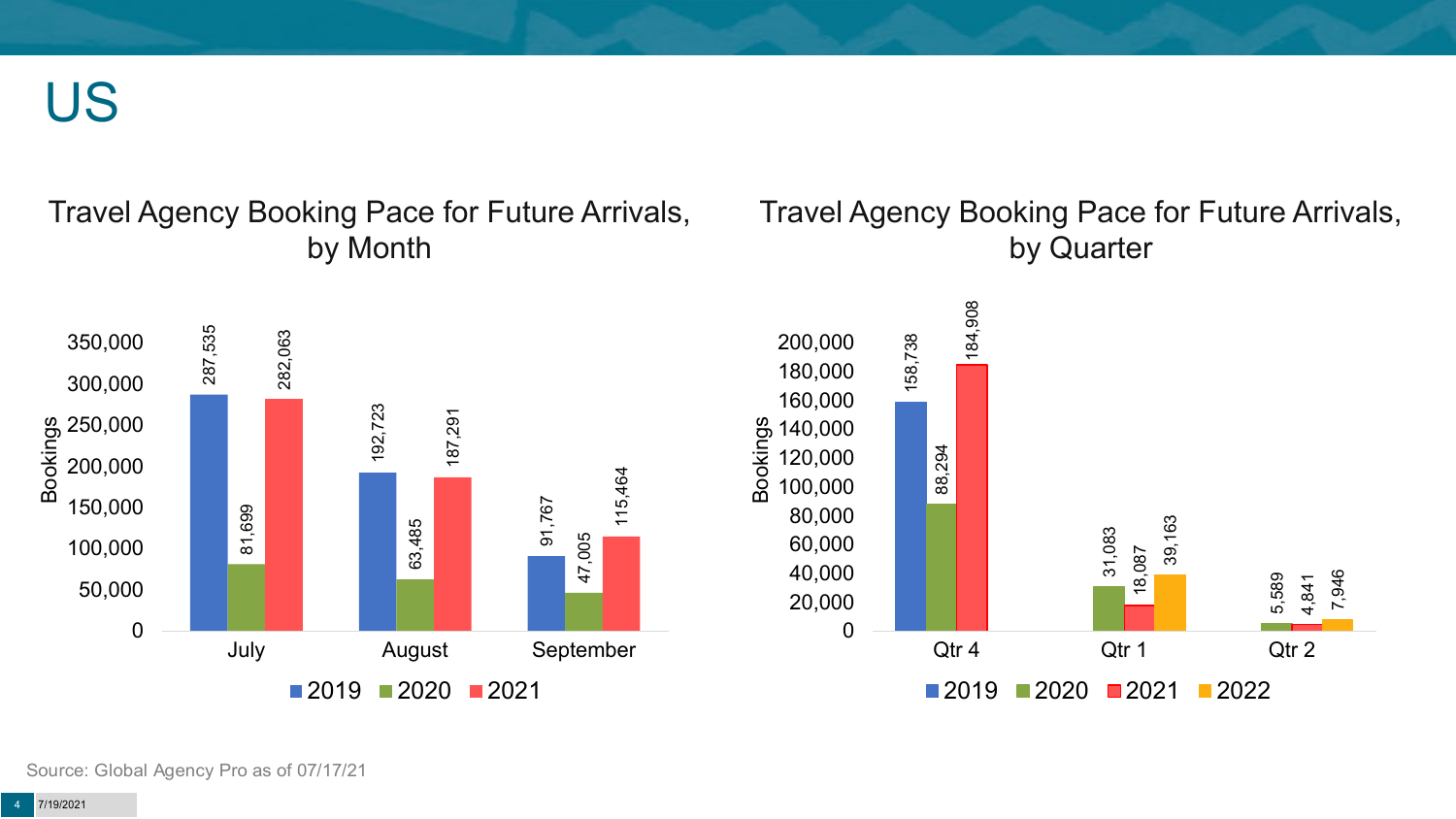

#### Travel Agency Booking Pace for Future Arrivals, by Month



#### Travel Agency Booking Pace for Future Arrivals, by Quarter



Source: Global Agency Pro as of 07/17/21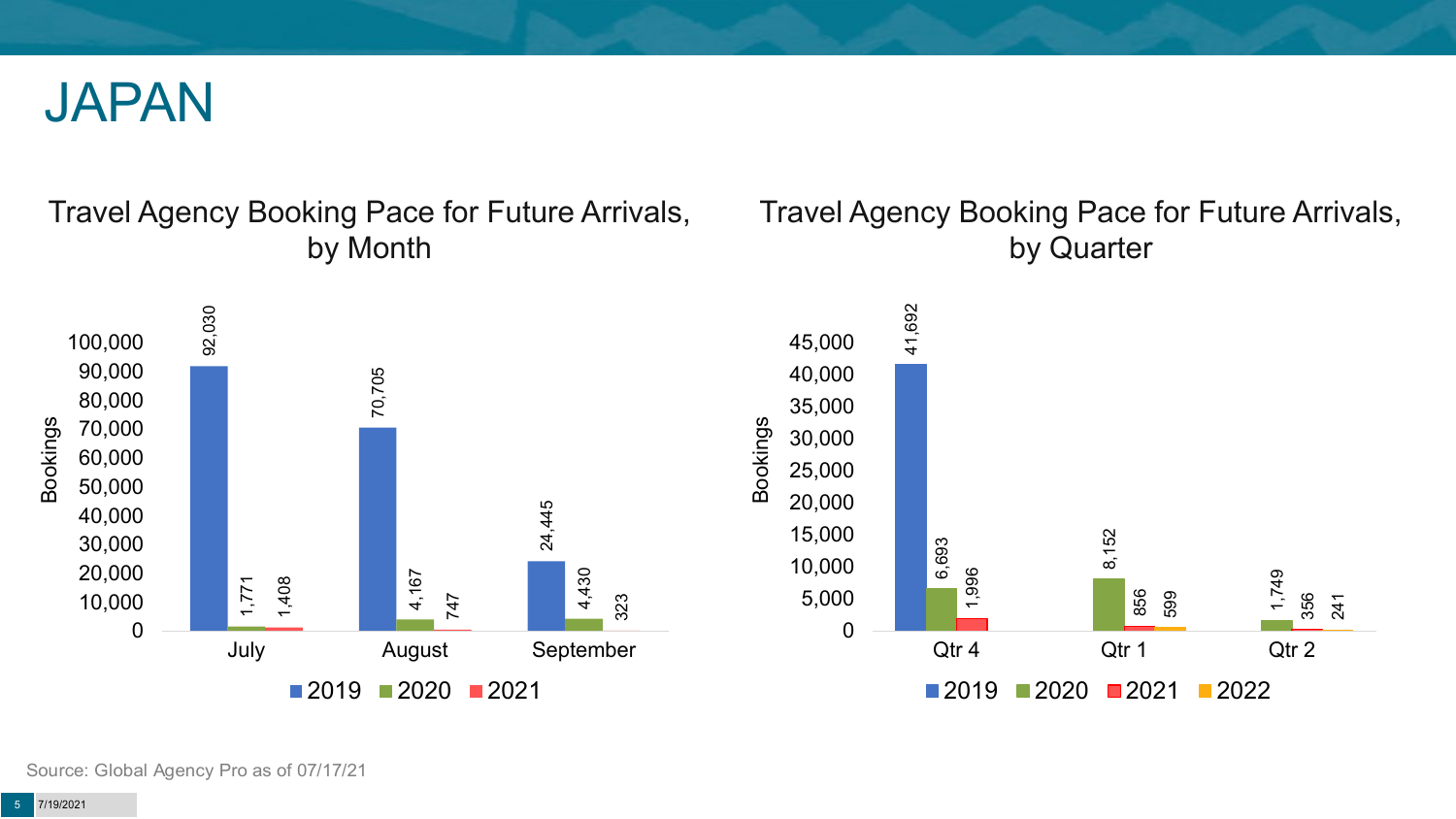### CANADA

#### Travel Agency Booking Pace for Future Arrivals, by Month

#### Travel Agency Booking Pace for Future Arrivals, by Quarter





Source: Global Agency Pro as of 07/17/21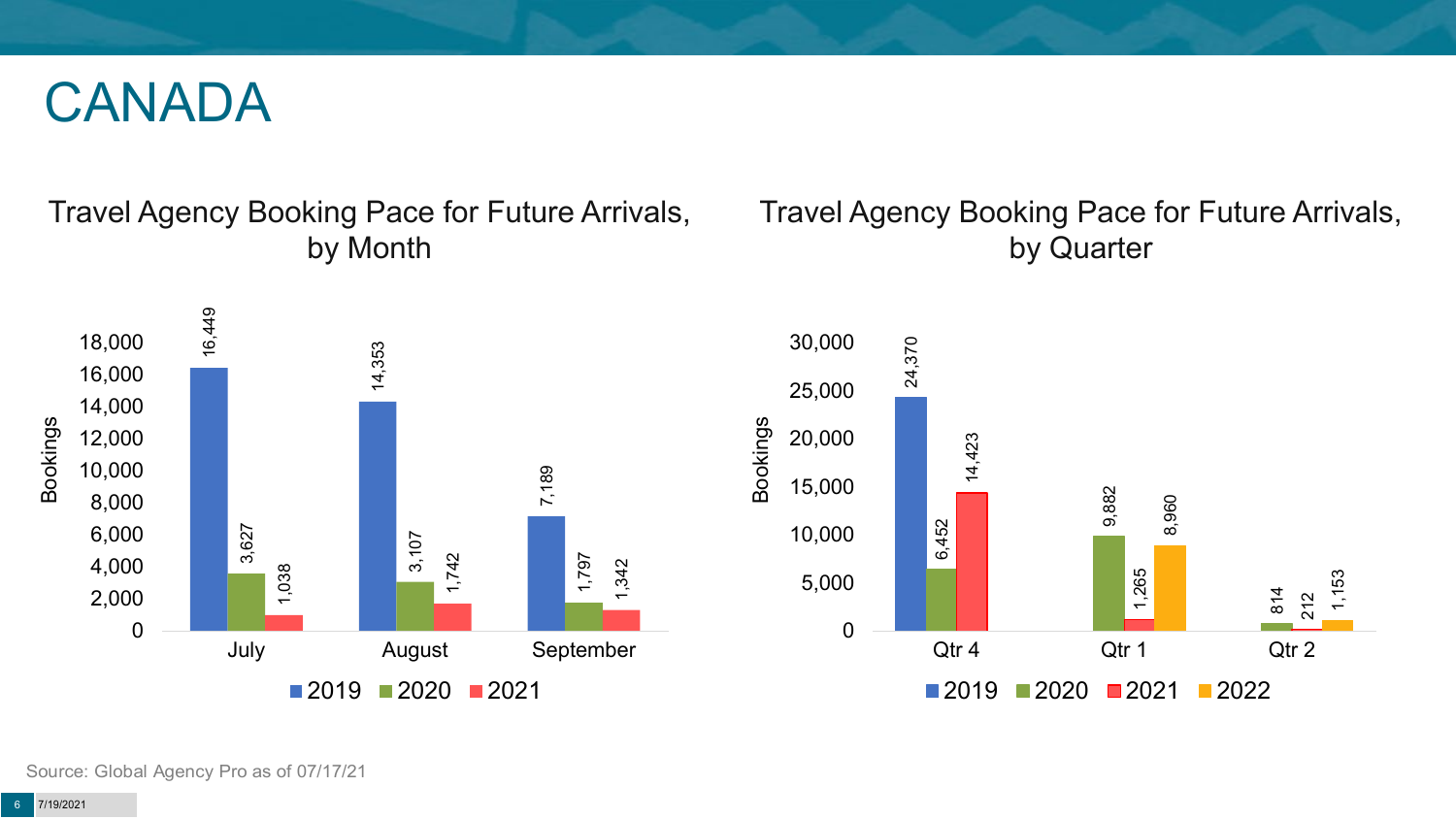### KOREA

#### Travel Agency Booking Pace for Future Arrivals, by Month

#### Travel Agency Booking Pace for Future Arrivals, by Quarter



Source: Global Agency Pro as of 07/17/21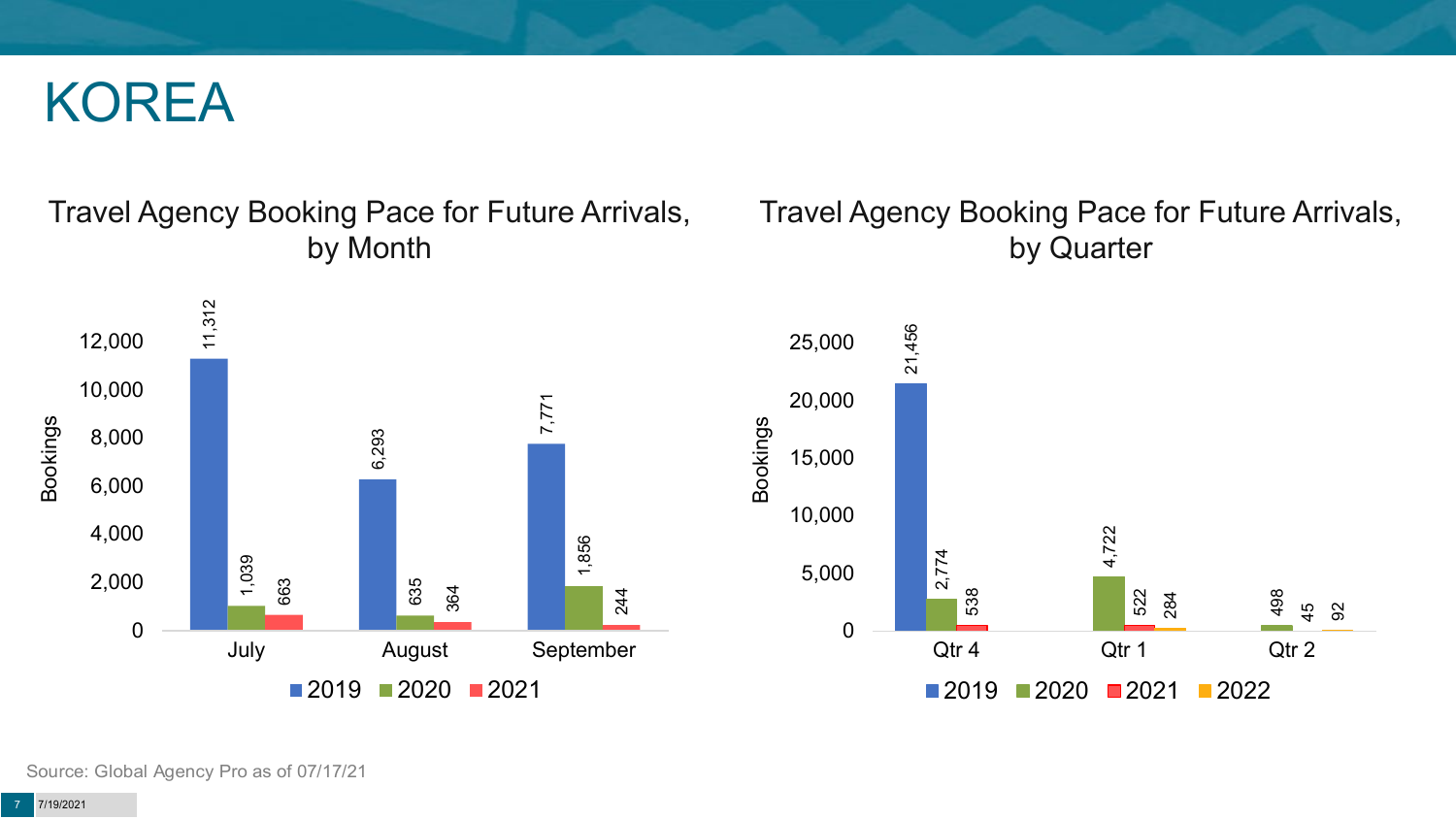### AUSTRALIA

Travel Agency Booking Pace for Future Arrivals, by Month

#### Travel Agency Booking Pace for Future Arrivals, by Quarter



Source: Global Agency Pro as of 07/17/21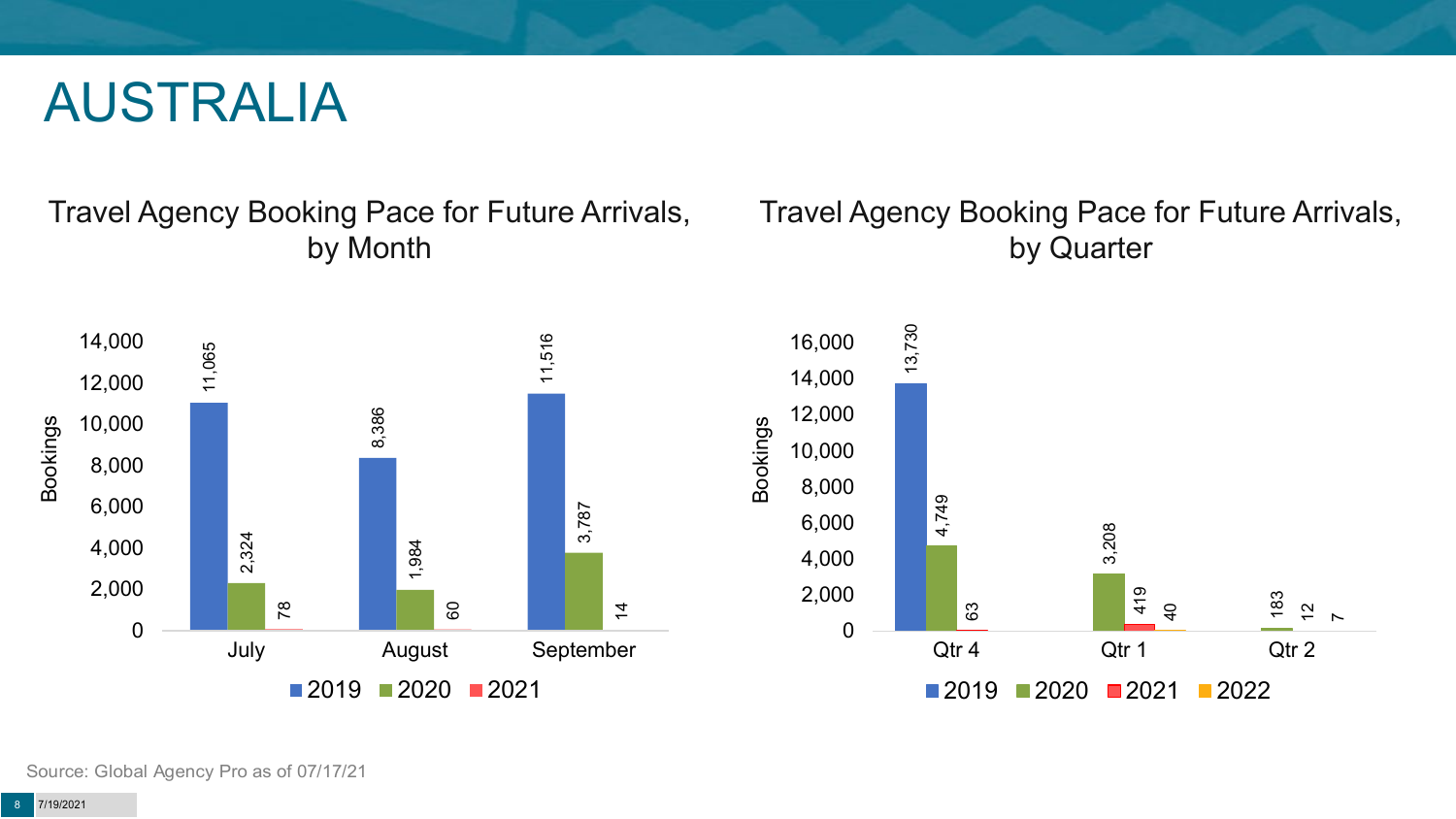# O'ahu by Month 2021







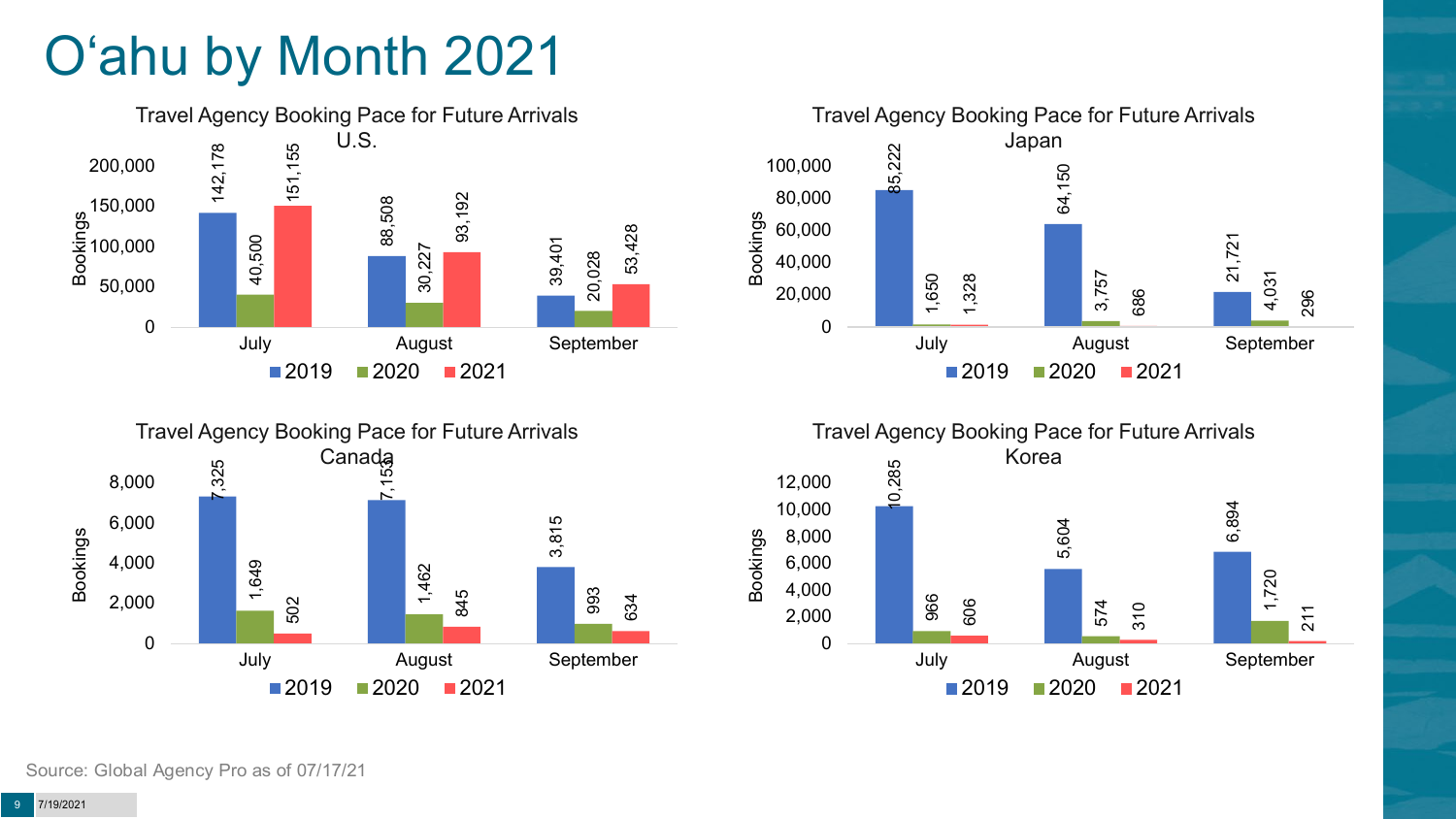# O'ahu by Month 2021 (cont.)

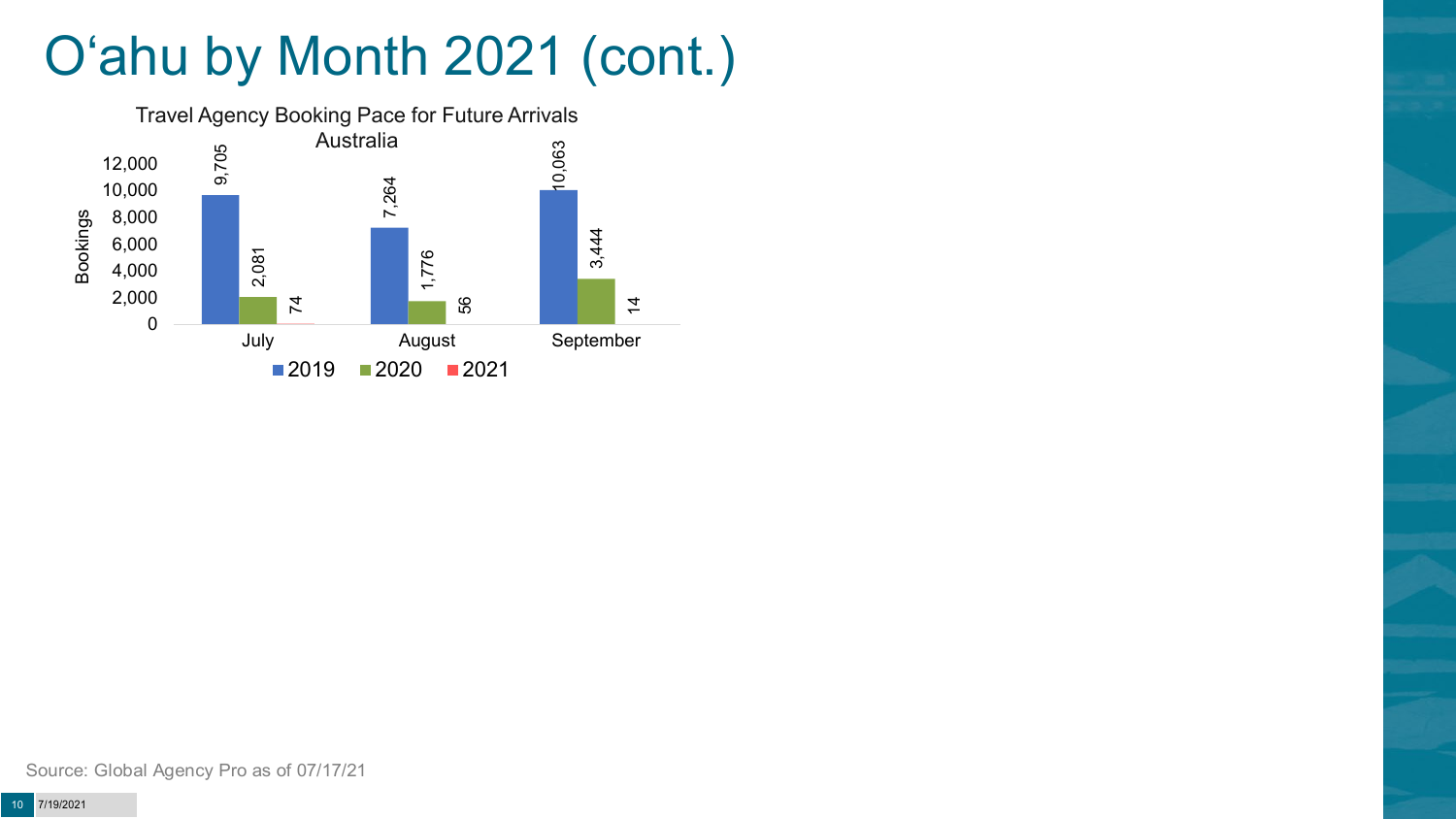# O'ahu by Quarter 2021







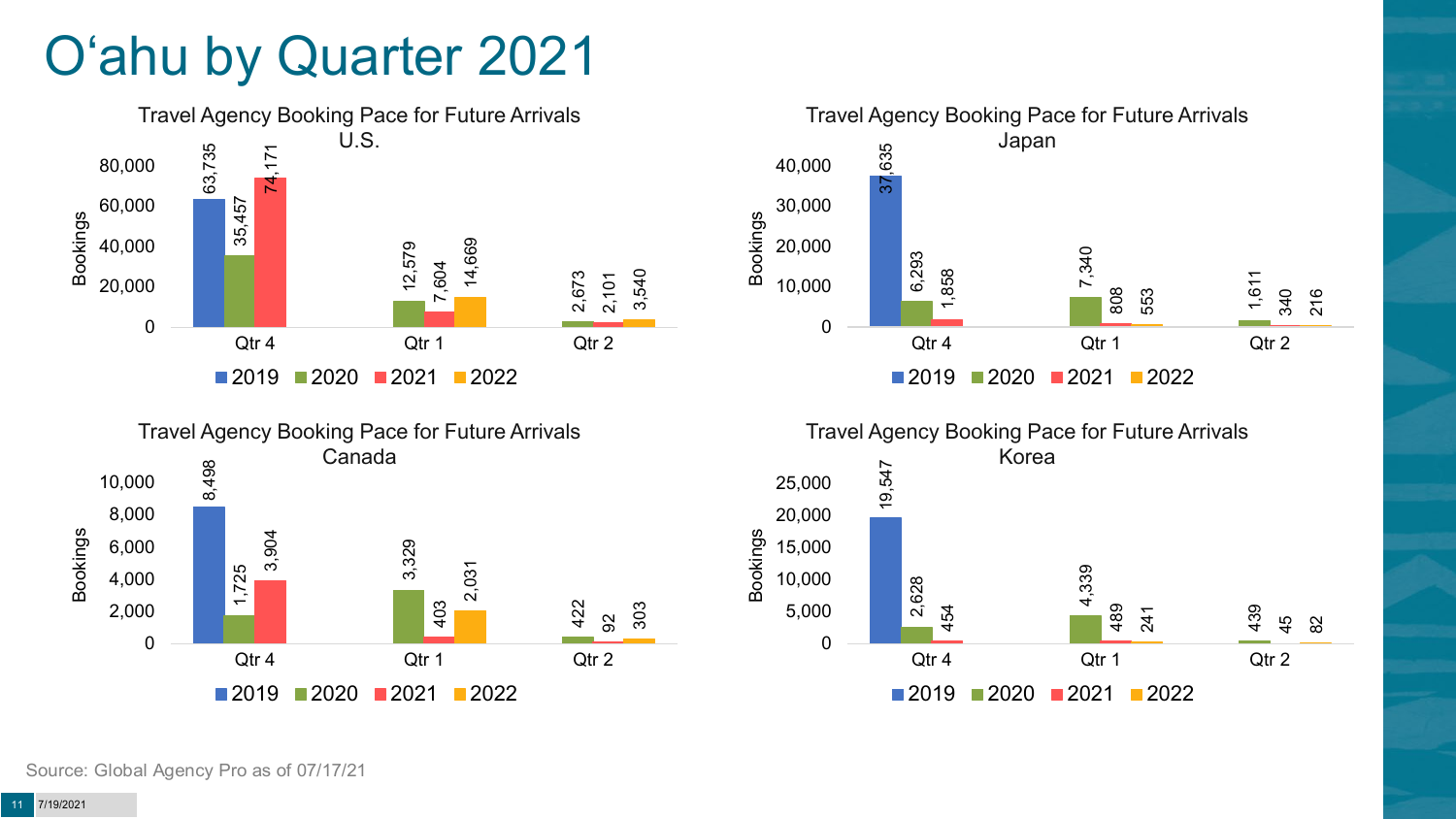## O'ahu by Quarter 2021 (cont.)



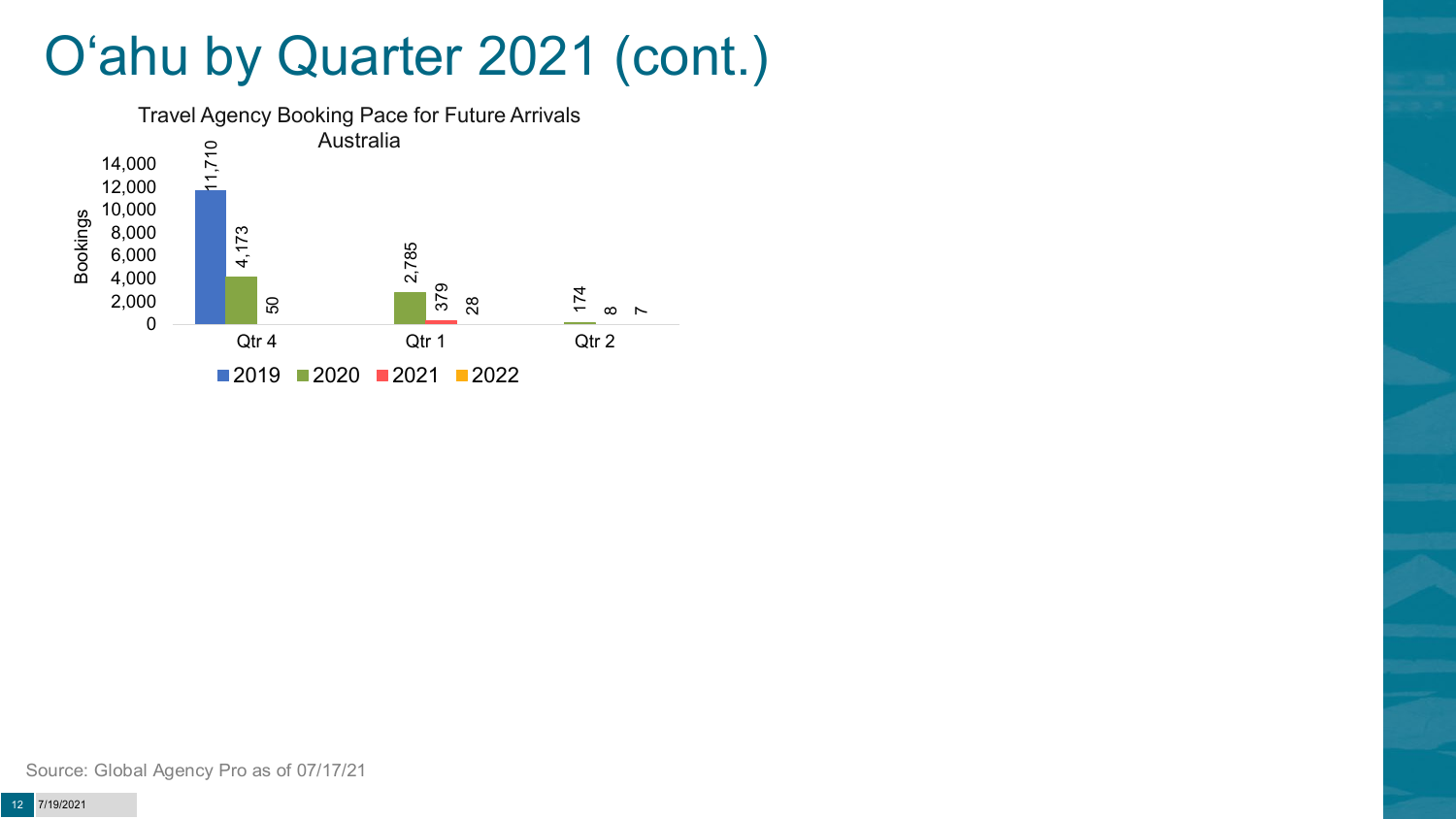# Maui by Month 2021







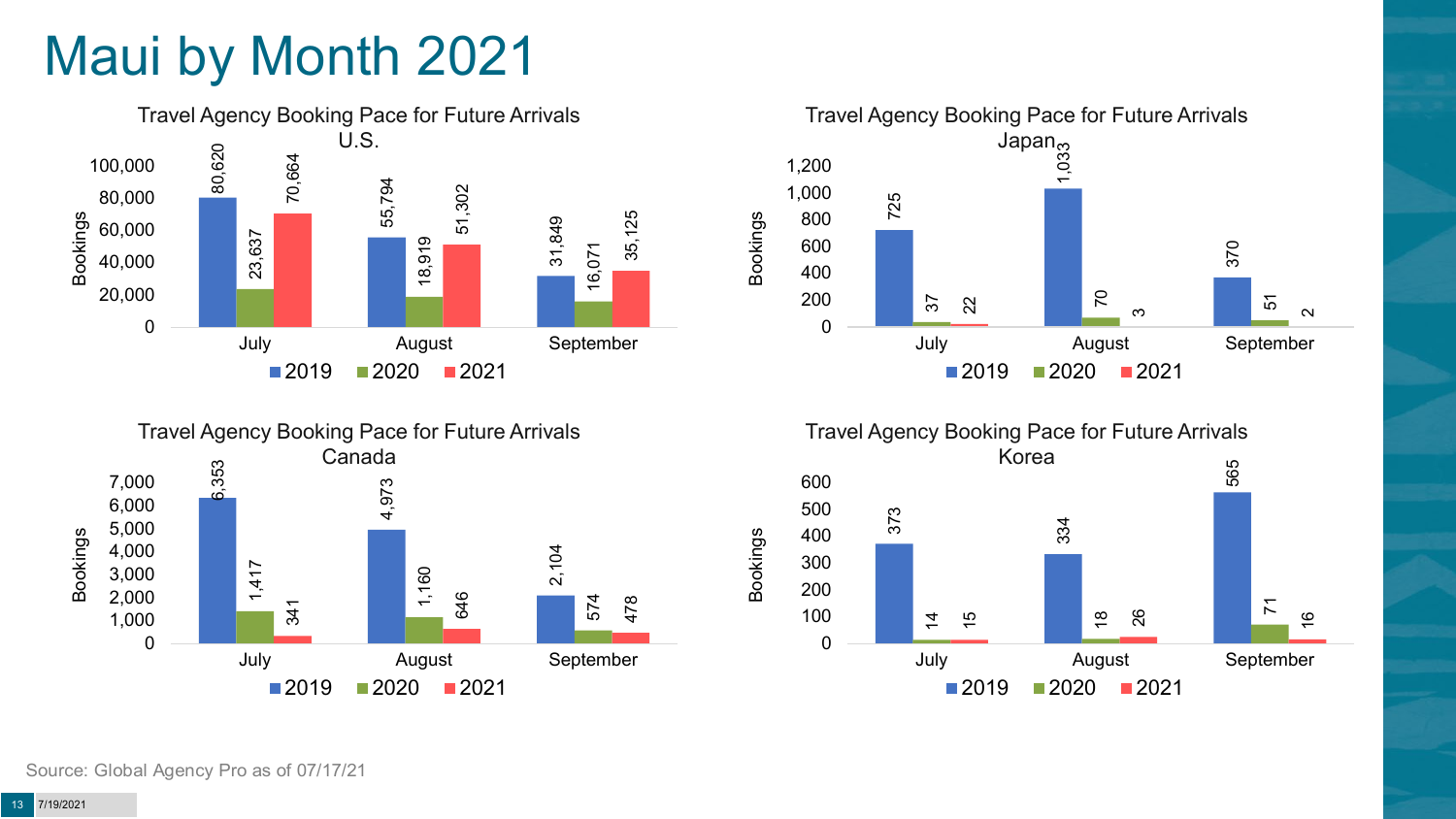# Maui by Month 2021 (cont.)



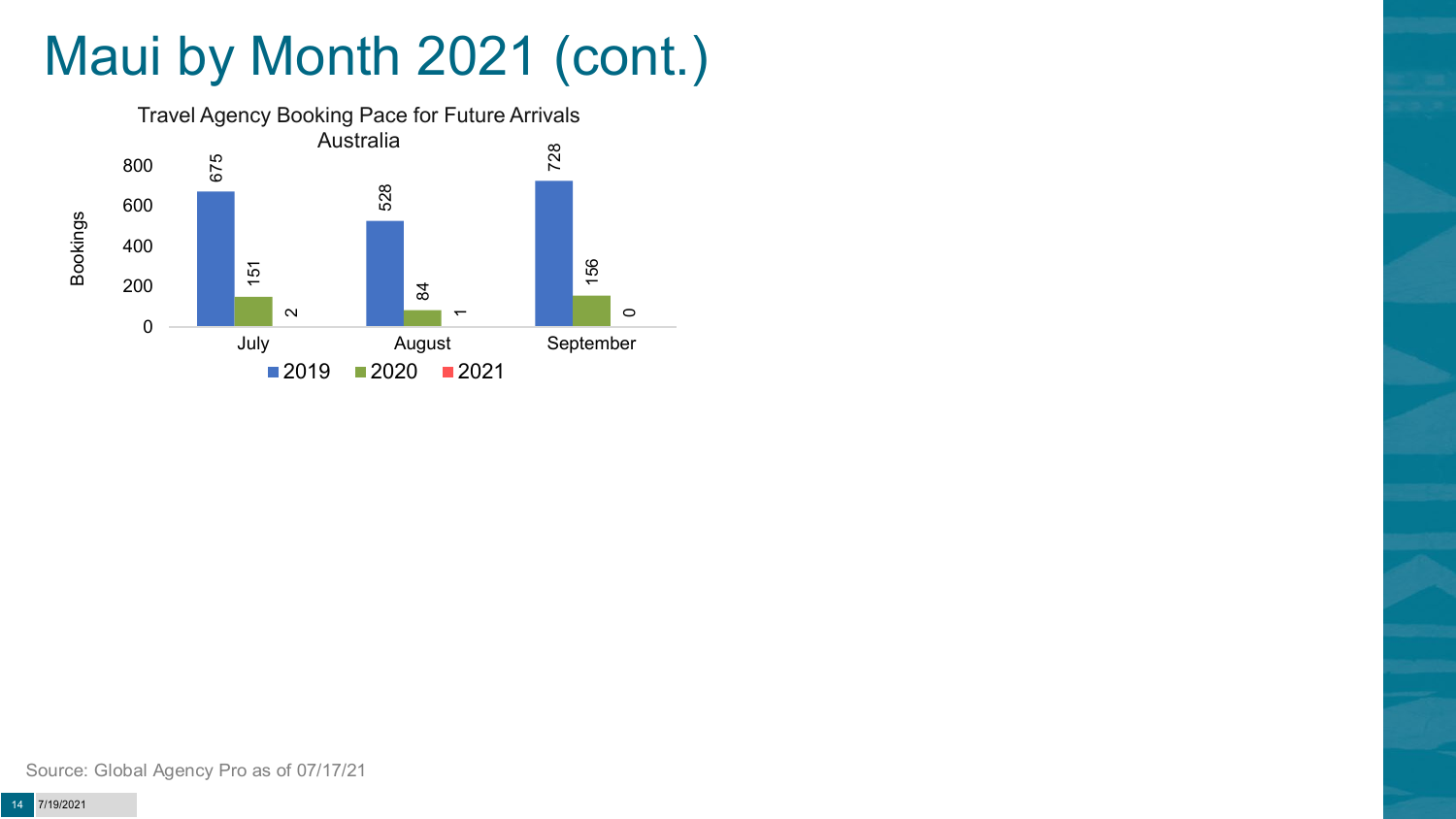## Maui by Quarter 2021







![](_page_14_Figure_4.jpeg)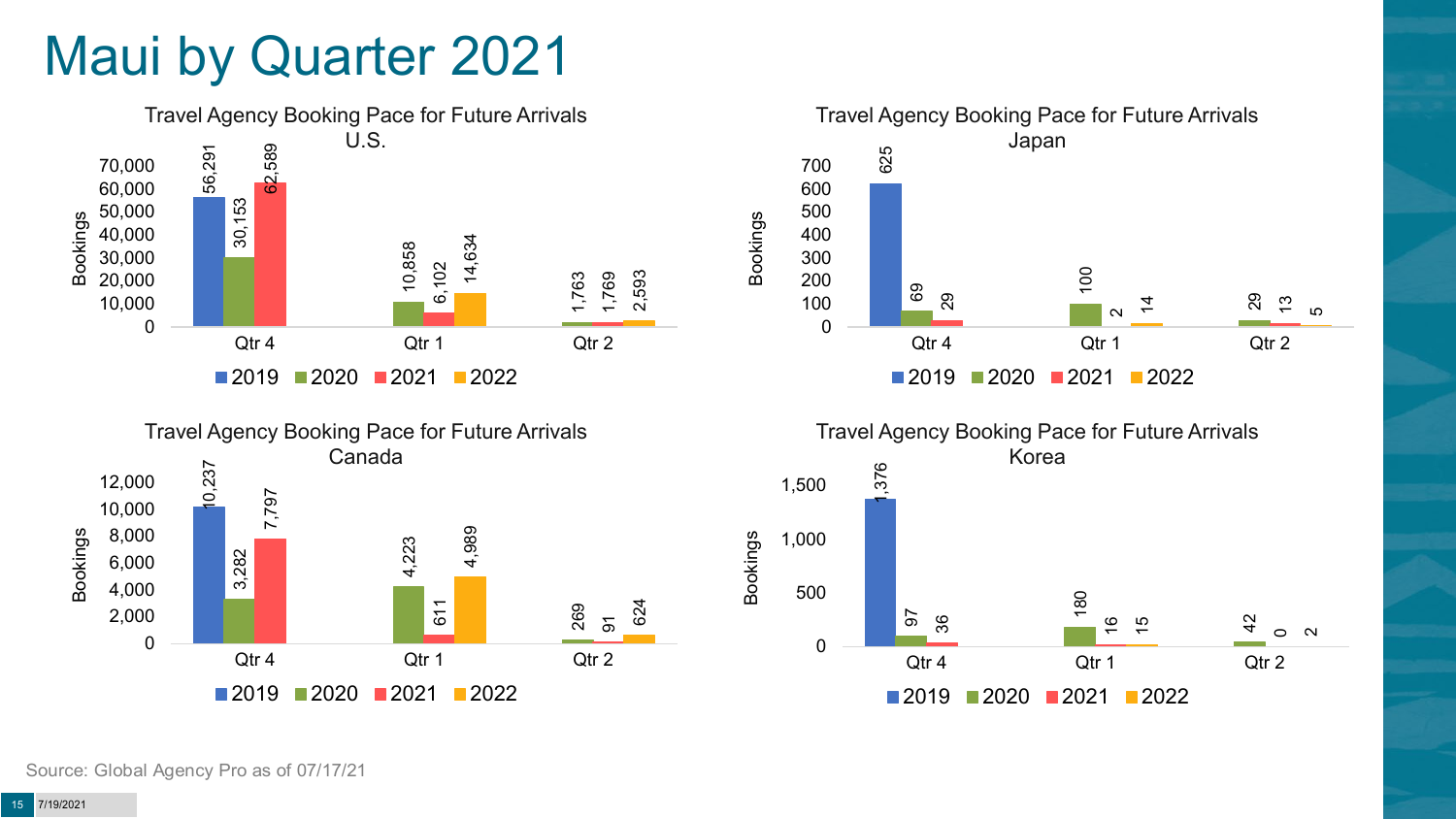## Maui by Quarter 2021 (cont.)

![](_page_15_Figure_1.jpeg)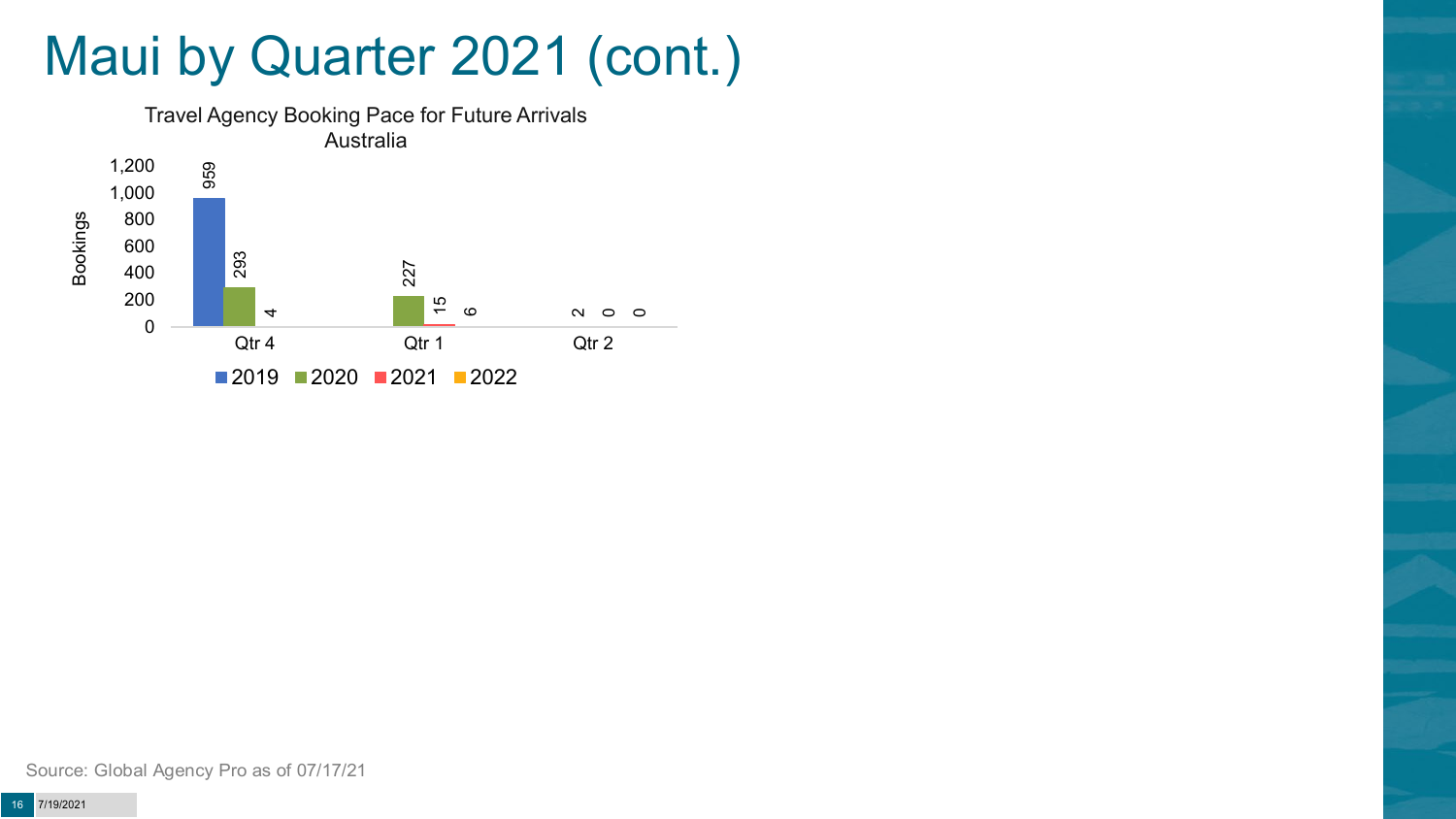# Moloka'i by Month 2021

![](_page_16_Figure_1.jpeg)

![](_page_16_Figure_2.jpeg)

![](_page_16_Figure_3.jpeg)

Bookings

Bookings

![](_page_16_Figure_4.jpeg)

2020 2021

July August September

 $\circ$ 

 $\circ$ 

 $\circ$ 

 $\circ$ 

 $\circ$ 

 $\bigcap$ 

 $\circ$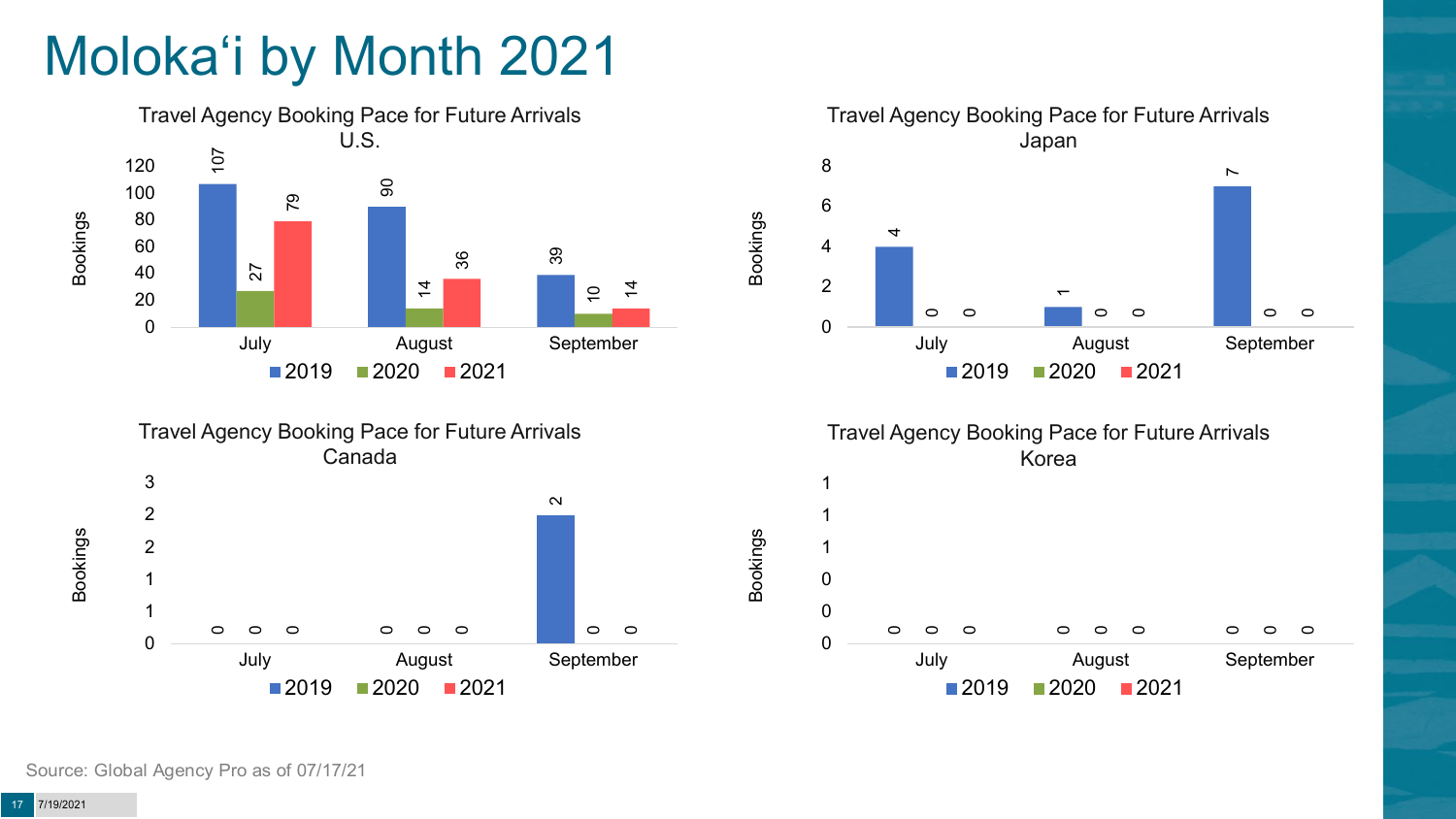# Moloka'i by Month 2021 (cont.)

![](_page_17_Figure_1.jpeg)

Bookings

Source: Global Agency Pro as of 07/17/21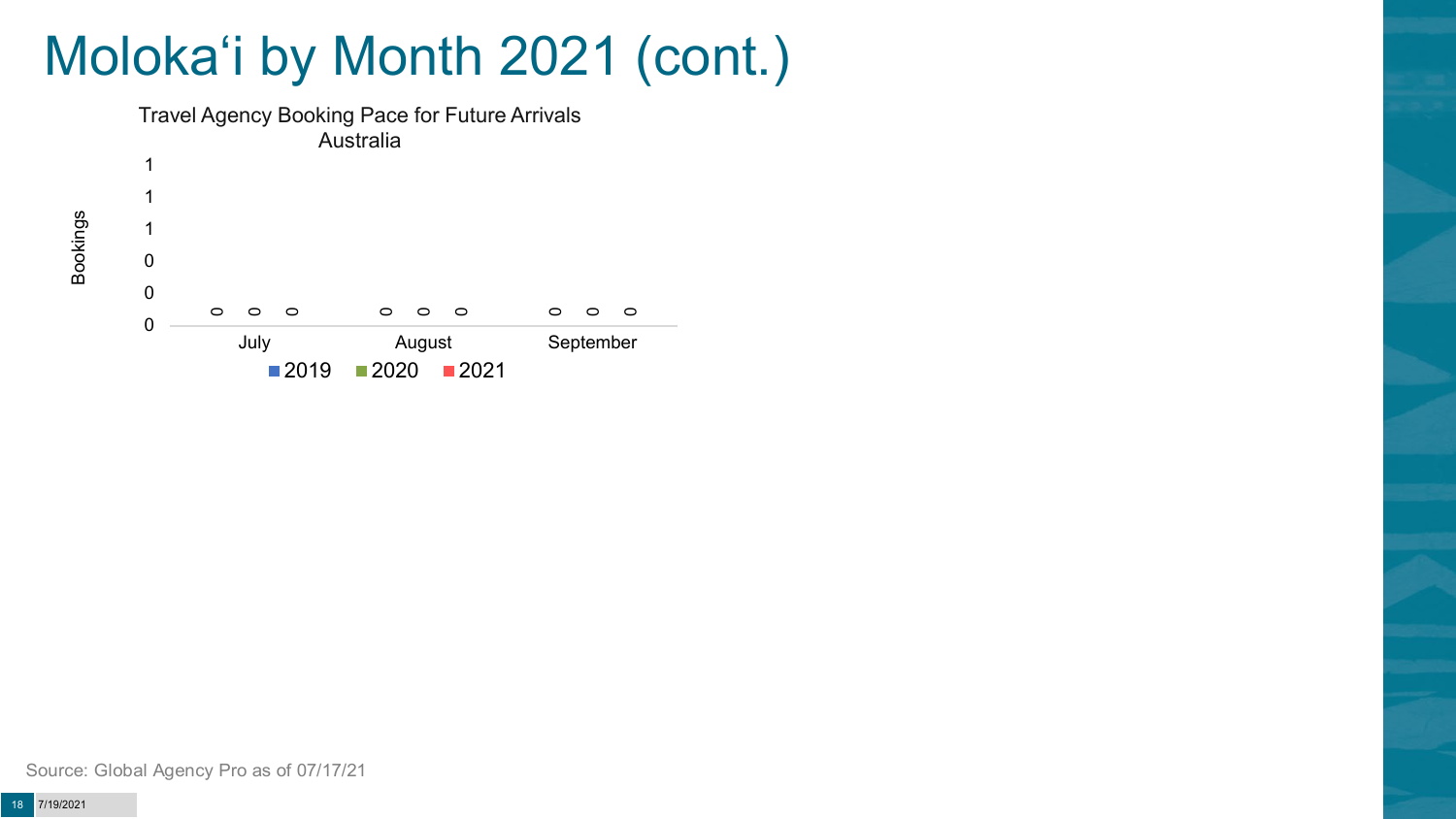# Moloka'i by Quarter 2021

![](_page_18_Figure_1.jpeg)

![](_page_18_Figure_2.jpeg)

![](_page_18_Figure_3.jpeg)

Bookings

Bookings

![](_page_18_Figure_4.jpeg)

![](_page_18_Figure_5.jpeg)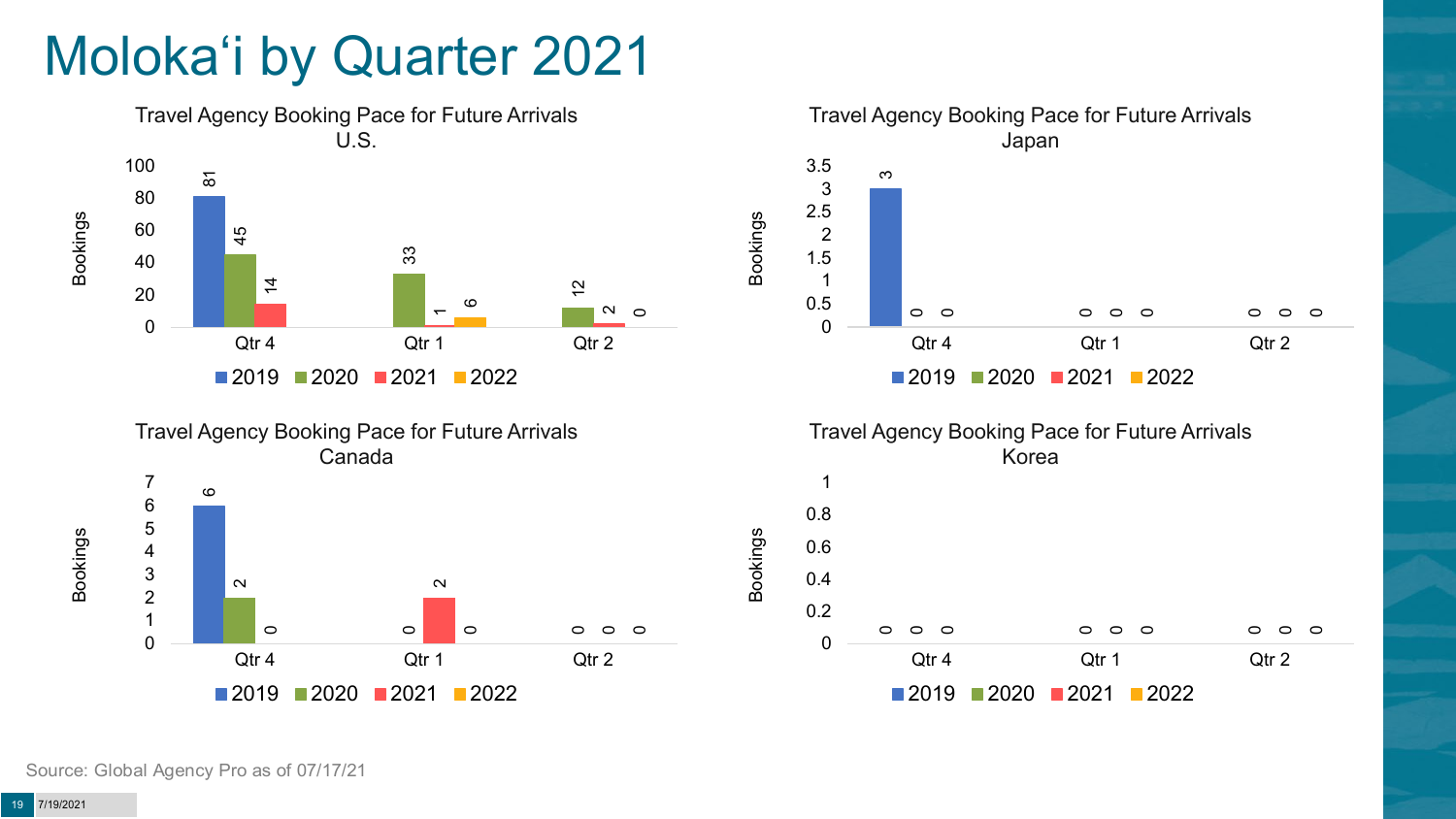## Moloka'i by Quarter 2021 (cont.)

![](_page_19_Figure_1.jpeg)

Source: Global Agency Pro as of 07/17/21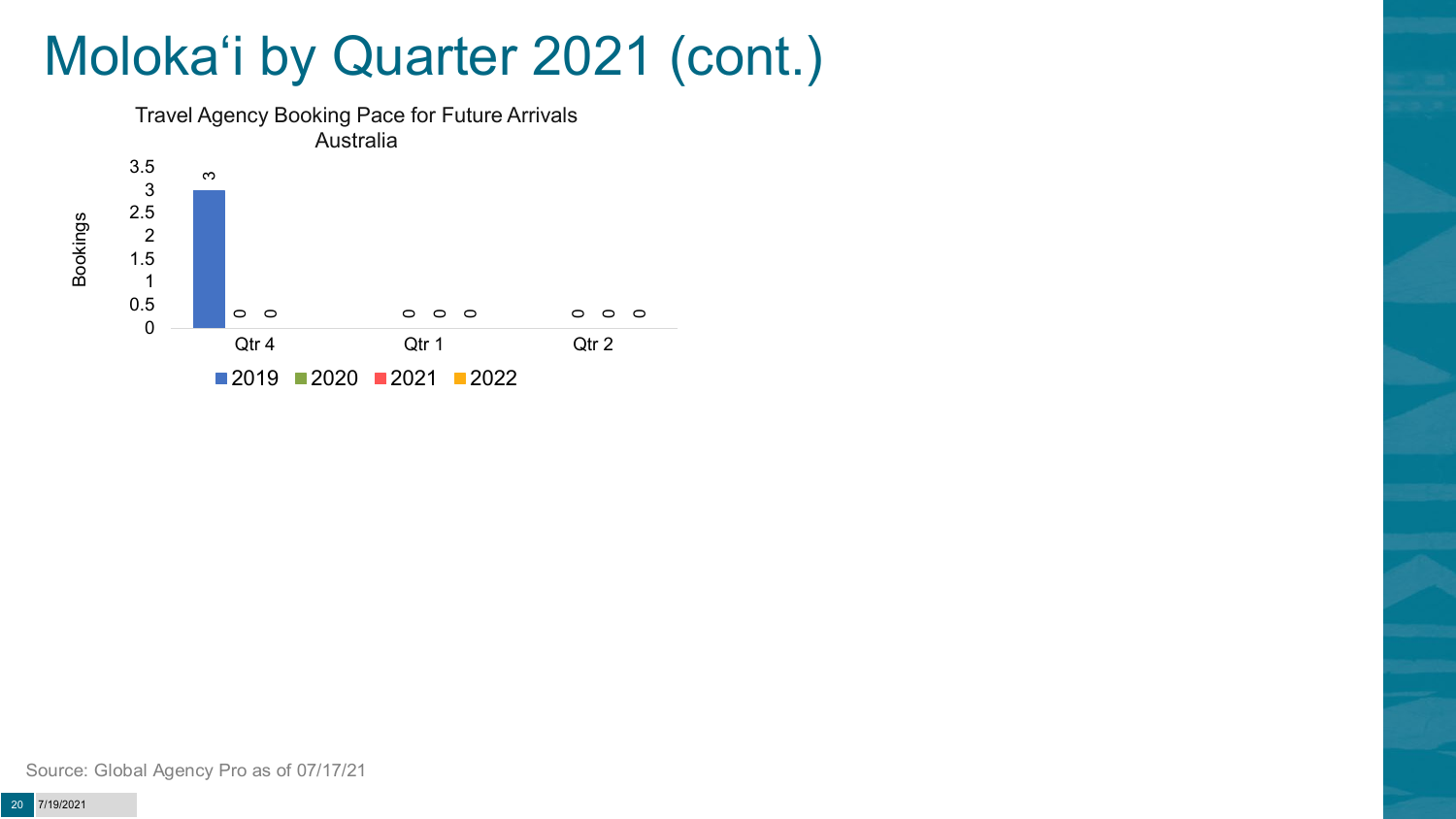# Lāna'i by Month 2021

![](_page_20_Figure_1.jpeg)

![](_page_20_Figure_2.jpeg)

![](_page_20_Figure_3.jpeg)

![](_page_20_Figure_4.jpeg)

Bookings

![](_page_20_Figure_5.jpeg)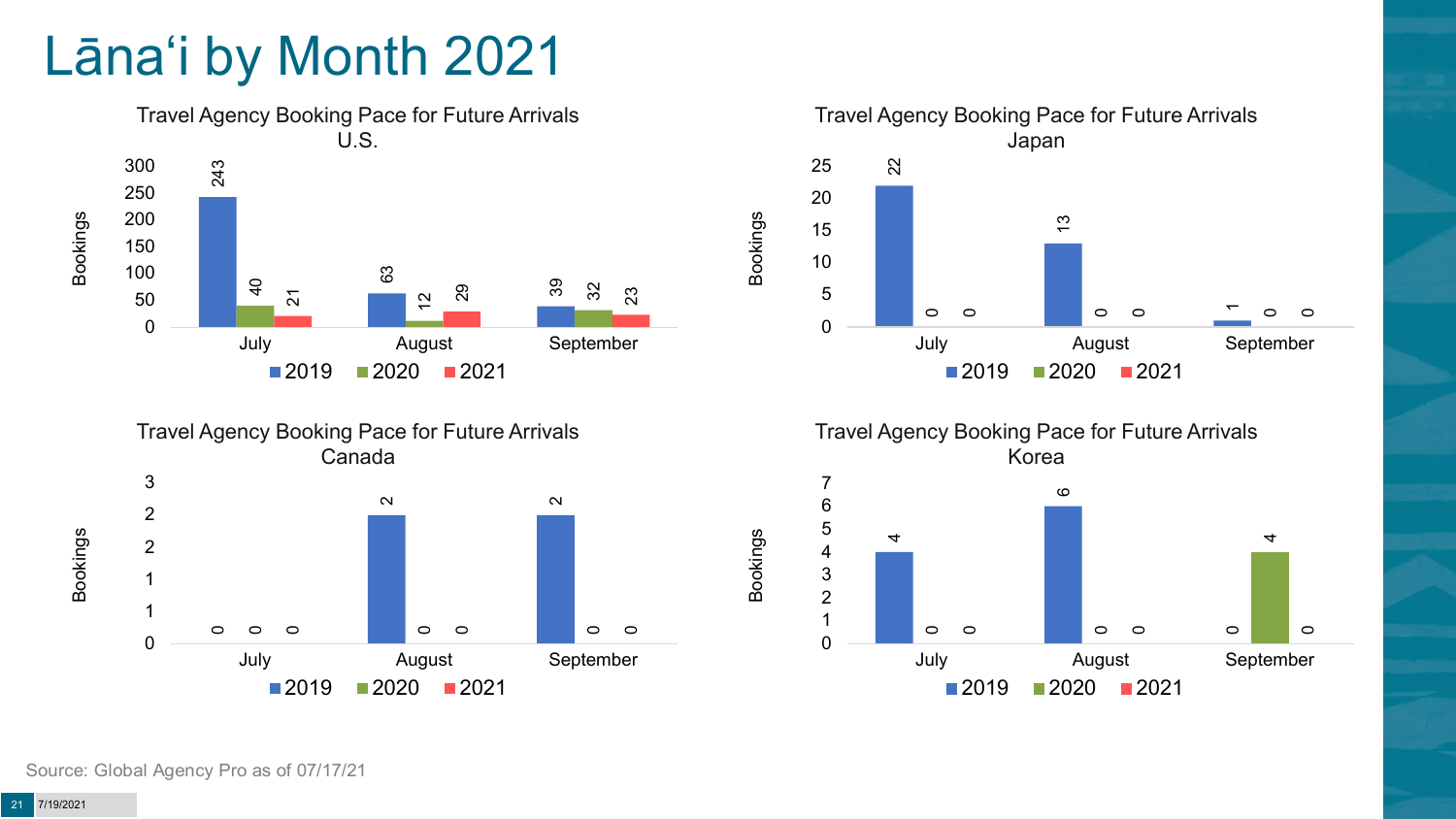# Lāna'i by Month 2021 (cont.)

![](_page_21_Figure_1.jpeg)

Source: Global Agency Pro as of 07/17/21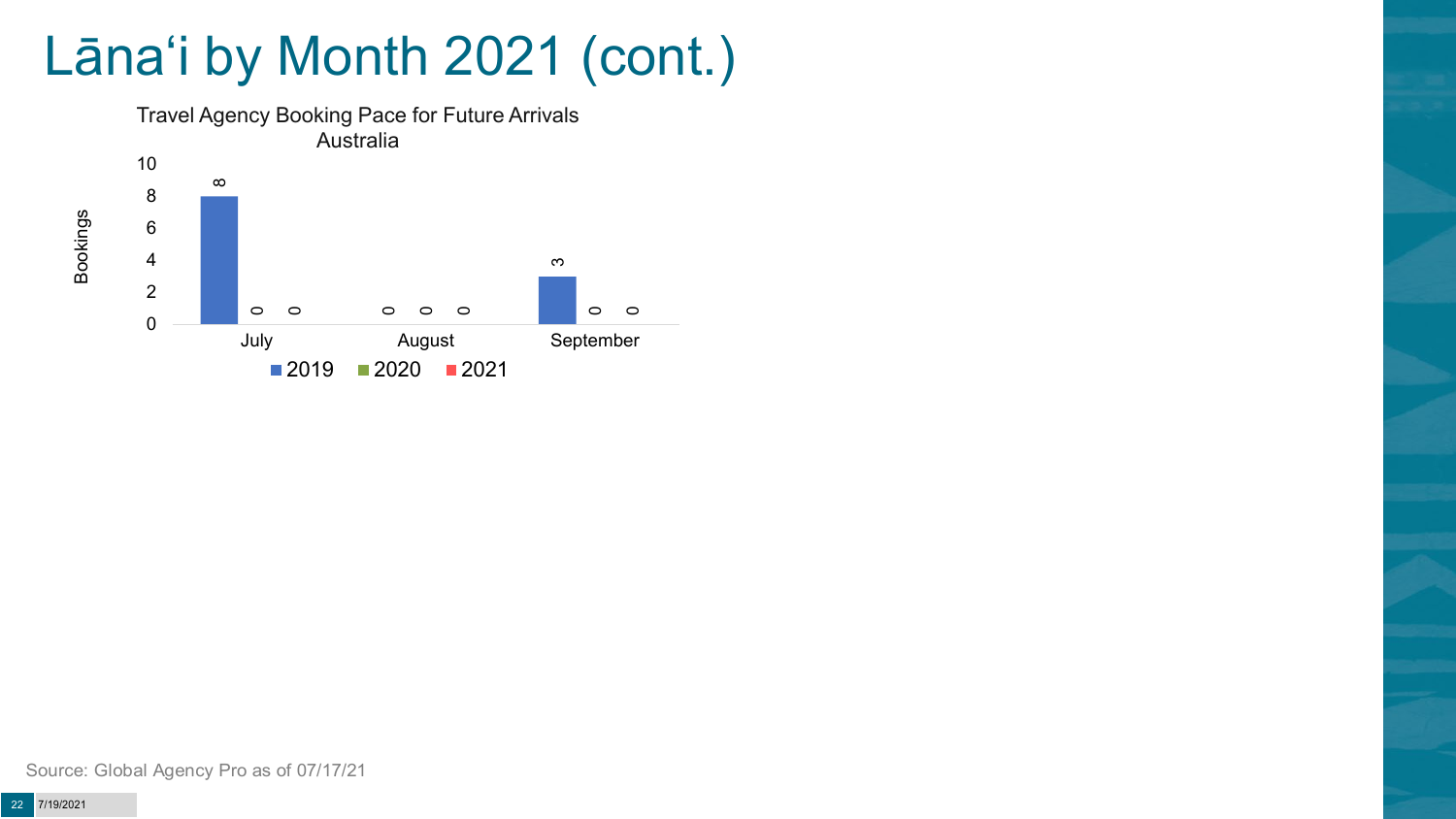### Lāna'i by Quarter 2021

![](_page_22_Figure_1.jpeg)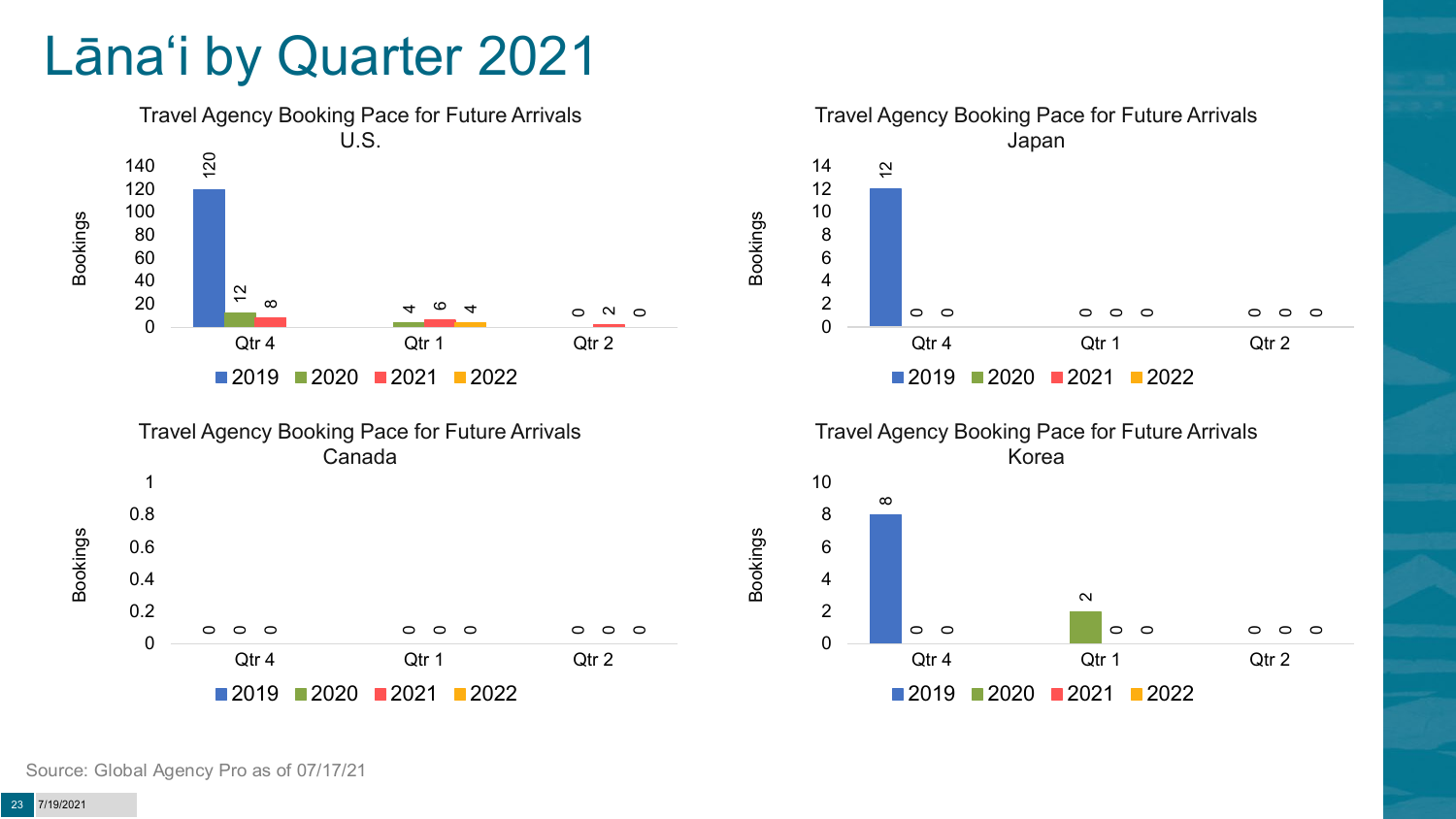## Lāna'i by Quarter 2021 (cont.)

![](_page_23_Figure_1.jpeg)

Source: Global Agency Pro as of 07/17/21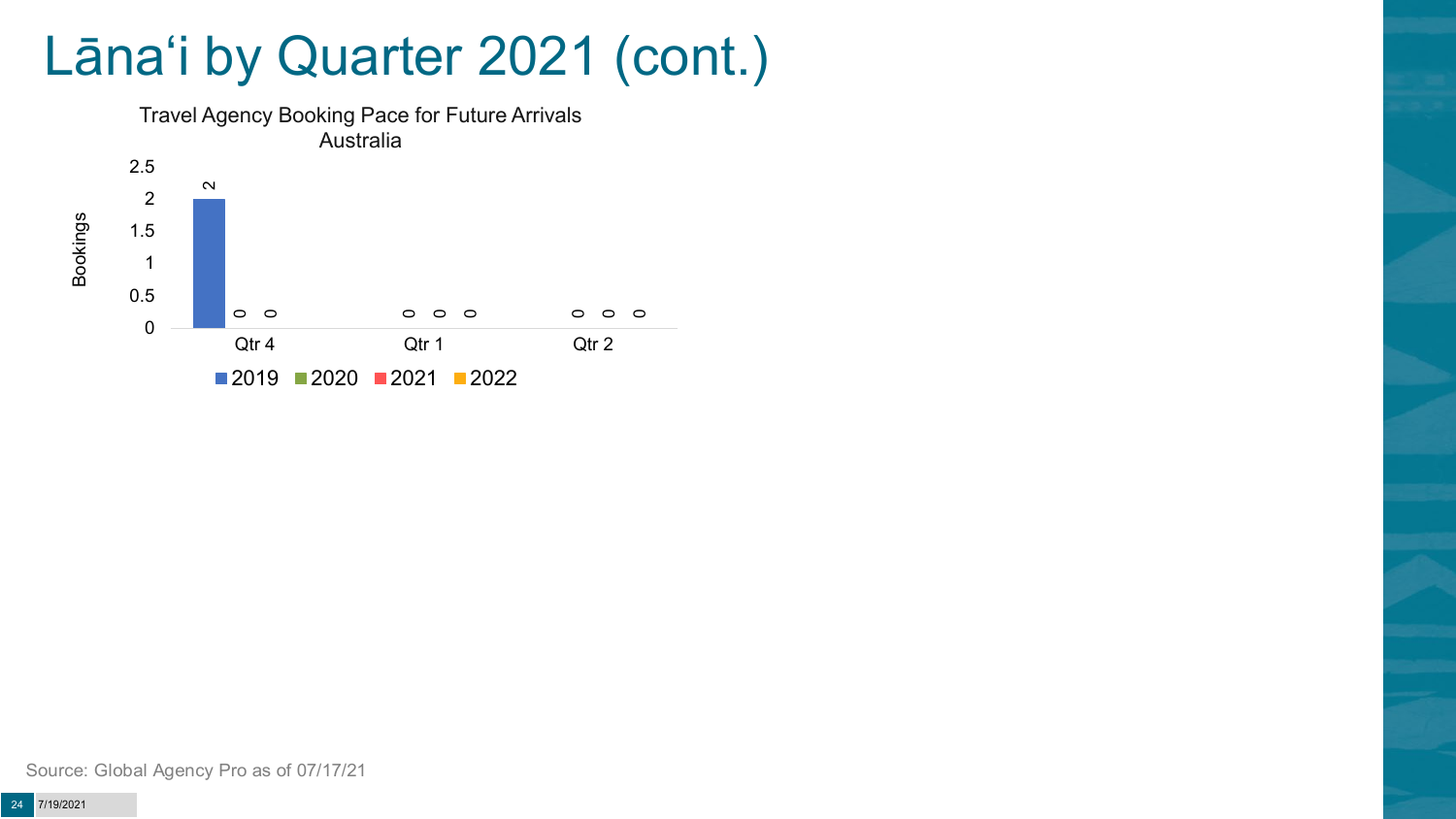# Kaua'i by Month 2021

![](_page_24_Figure_1.jpeg)

![](_page_24_Figure_2.jpeg)

Travel Agency Booking Pace for Future Arrivals Japan 192 08<br>26 136  $\overline{0}$ 26 15 17  $\infty$  $\overline{\phantom{0}}$ 0 50 100 150 200 250 300 July August September Bookings  $2019$  2020 2021

Travel Agency Booking Pace for Future Arrivals Korea

Bookings

![](_page_24_Figure_5.jpeg)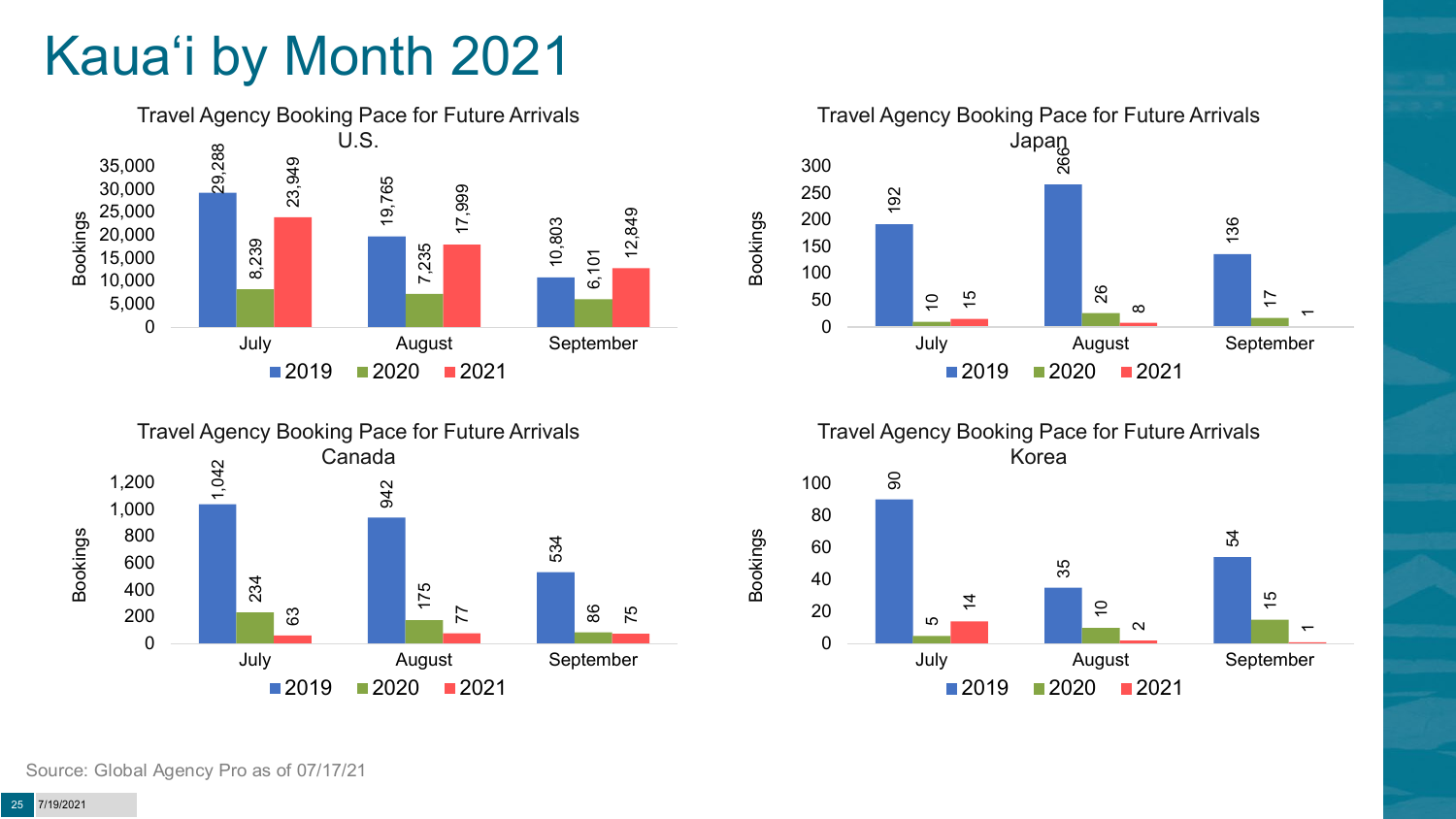# Kaua'i by Month 2021 (cont.)

![](_page_25_Figure_1.jpeg)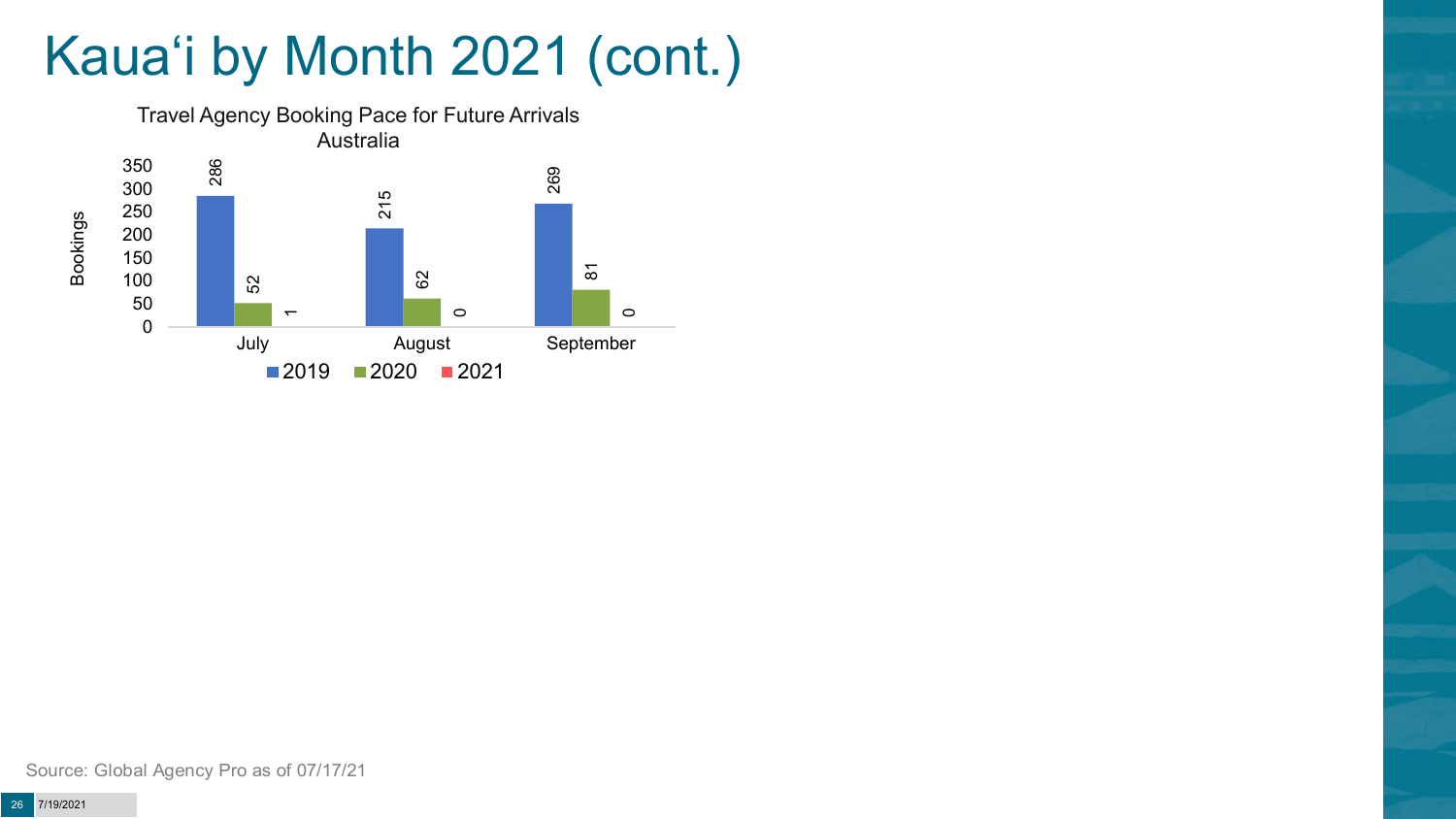# Kaua'i by Quarter 2021

![](_page_26_Figure_1.jpeg)

![](_page_26_Figure_2.jpeg)

![](_page_26_Figure_3.jpeg)

![](_page_26_Figure_4.jpeg)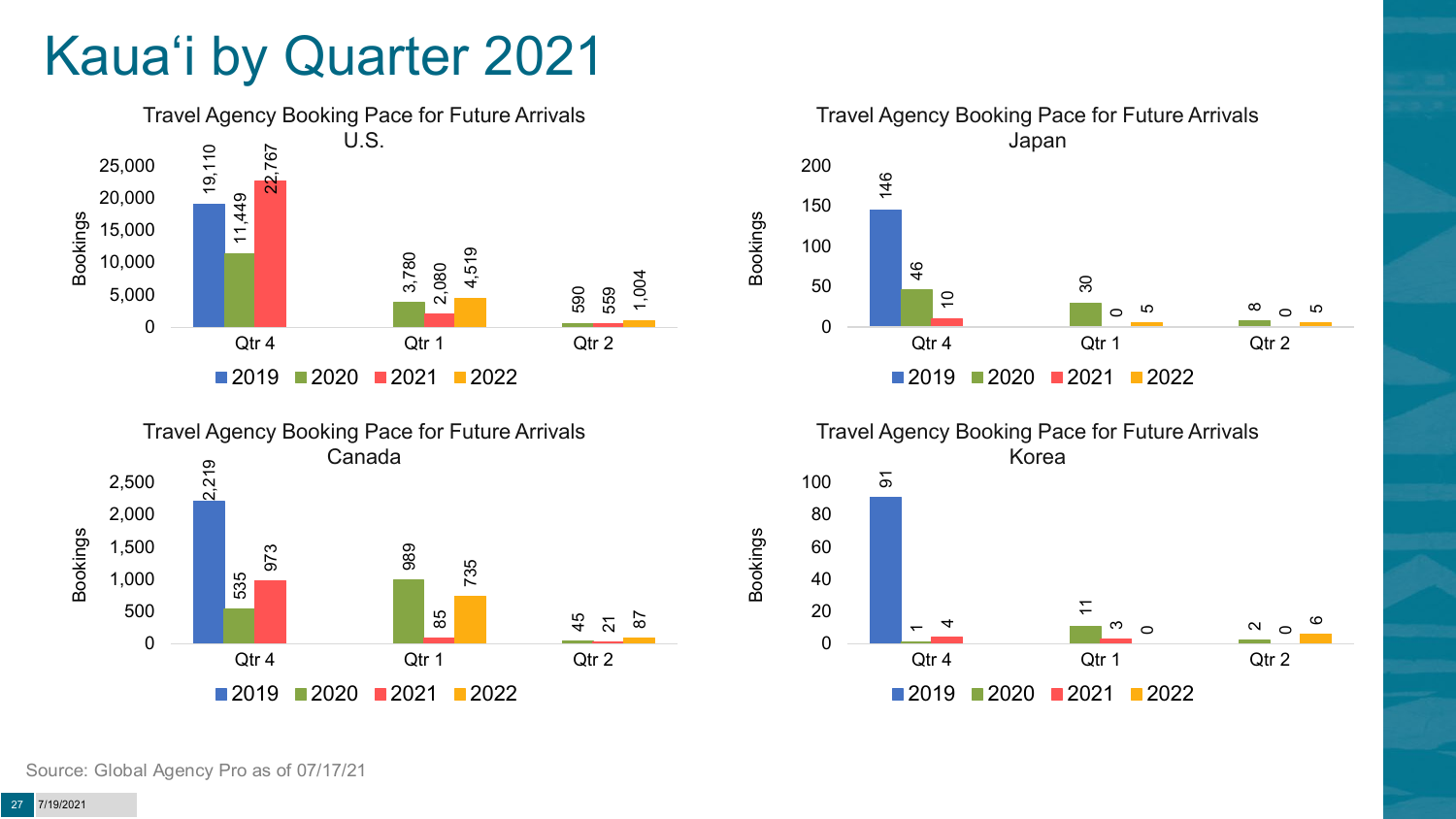## Kaua'i by Quarter 2021 (cont.)

![](_page_27_Figure_1.jpeg)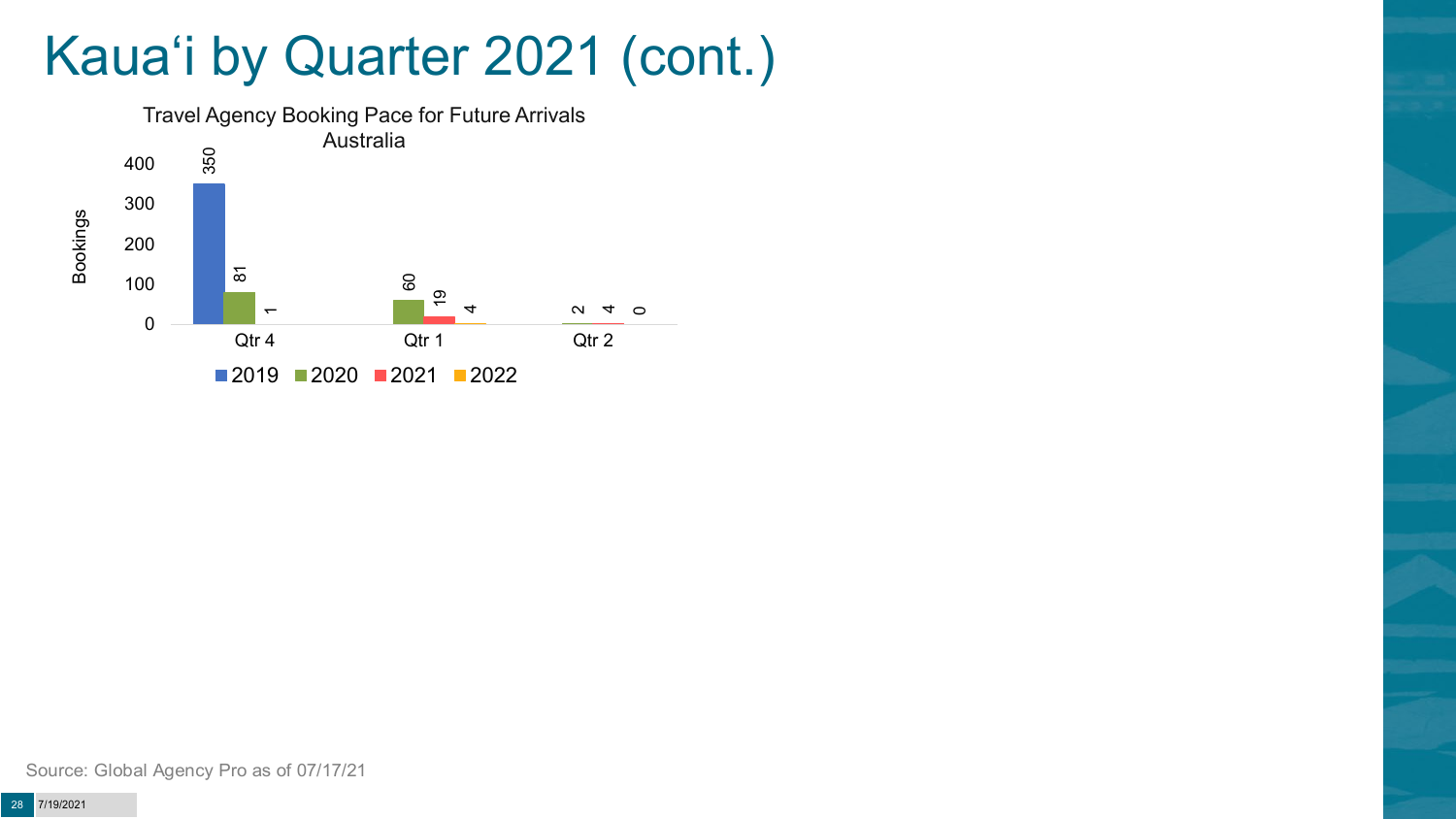# Hawai'i Island by Month 2021

![](_page_28_Figure_1.jpeg)

![](_page_28_Figure_2.jpeg)

![](_page_28_Figure_3.jpeg)

![](_page_28_Figure_4.jpeg)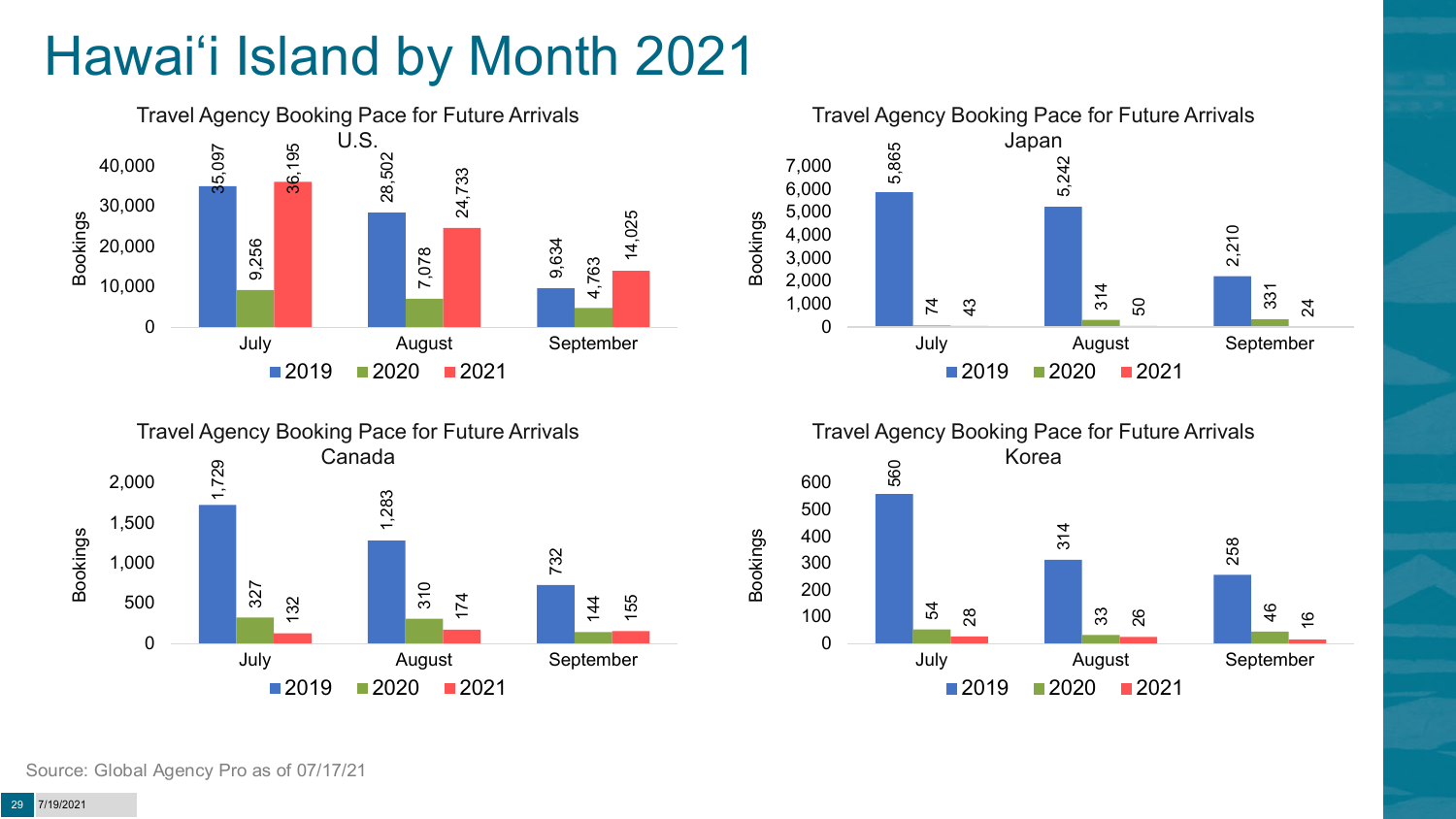# Hawai'i Island by Month 2021 (cont.)

![](_page_29_Figure_1.jpeg)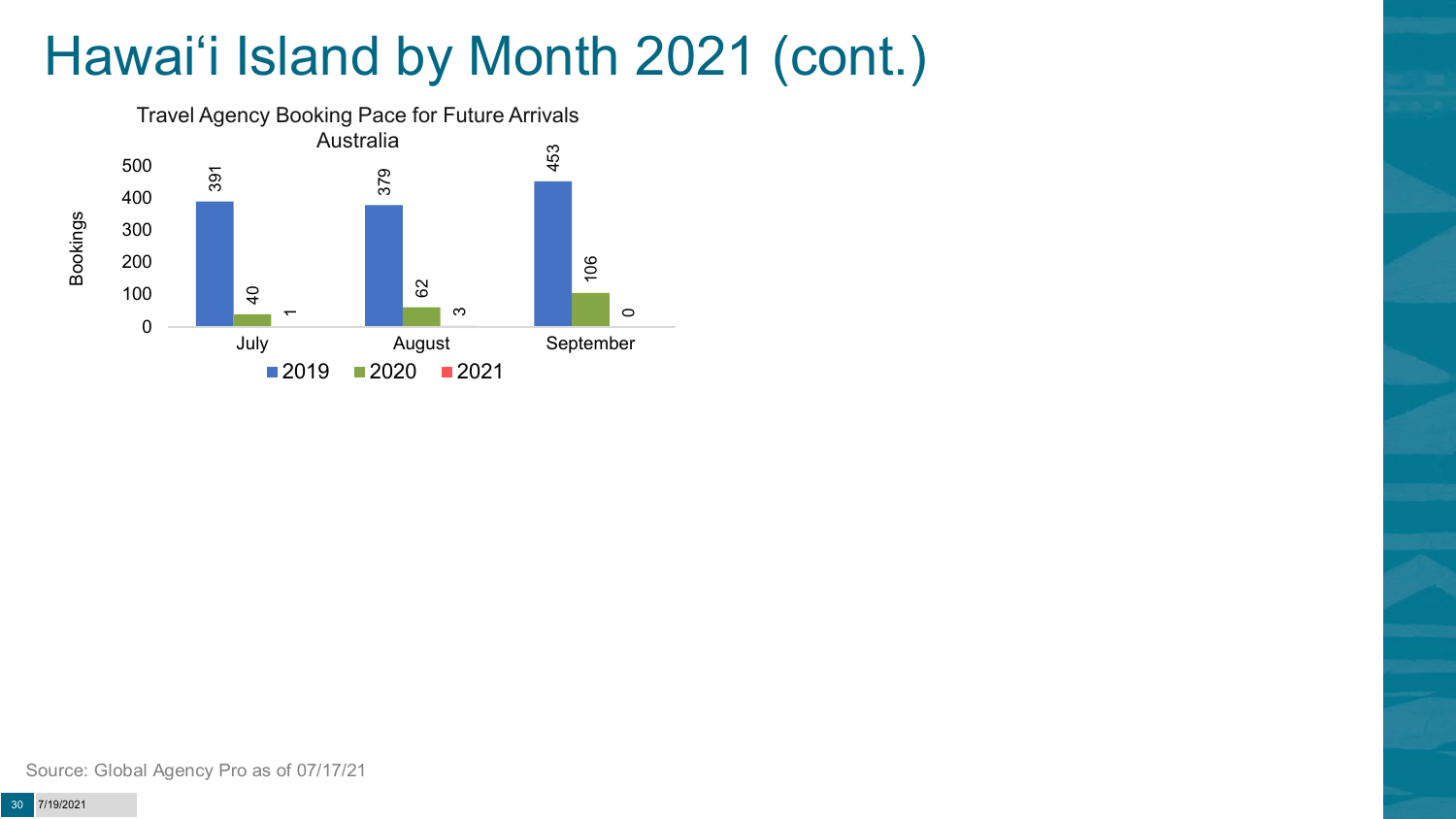# Hawai'i Island by Quarter 2021

![](_page_30_Figure_1.jpeg)

![](_page_30_Figure_2.jpeg)

![](_page_30_Figure_3.jpeg)

![](_page_30_Figure_4.jpeg)